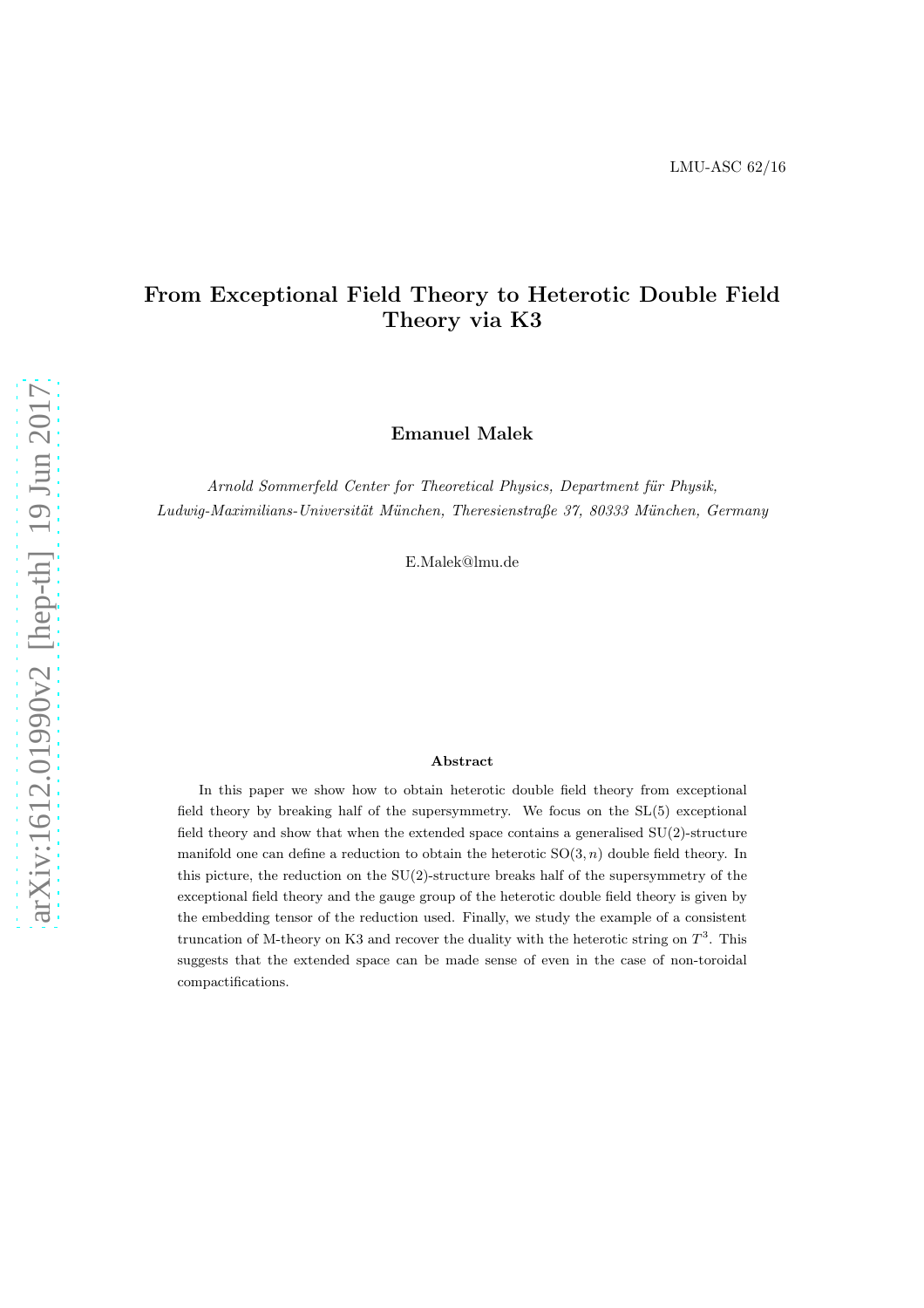# Contents

| 1              | Introduction                                                                                             | $\bf{2}$       |
|----------------|----------------------------------------------------------------------------------------------------------|----------------|
| $\bf{2}$       | Overview of exceptional field theory                                                                     | 3              |
| 3              | Summary of consistent $\mathcal{N}=2$ truncations                                                        | $\mathbf{5}$   |
|                | Reformulation of the $SL(5)$ EFT $\ldots \ldots \ldots \ldots \ldots \ldots \ldots \ldots \ldots$<br>3.1 | 5              |
|                | 3.2                                                                                                      | $\overline{7}$ |
|                | 3.2.1                                                                                                    | 8              |
|                | Consistency conditions and embedding tensor $\dots \dots \dots \dots \dots \dots$<br>3.2.2               | 10             |
| $\overline{4}$ | Heterotic DFT as a half-maximal reduction of EFT                                                         | 11             |
|                | 4.1                                                                                                      | 11             |
|                | 4.2                                                                                                      | 12             |
|                | Reduced extended space and $O(3, n)$ section condition $\dots \dots \dots \dots \dots$<br>4.3            | 13             |
|                | 4.4                                                                                                      | 14             |
| 5              | <b>Heterotic Action</b>                                                                                  | 16             |
|                | 5.1                                                                                                      | 16             |
|                | 5.2                                                                                                      | 17             |
| 6              | M-theory / Heterotic duality                                                                             | 19             |
| 7              | Conclusions                                                                                              | 21             |
| 8              | Acknowledgements                                                                                         | 22             |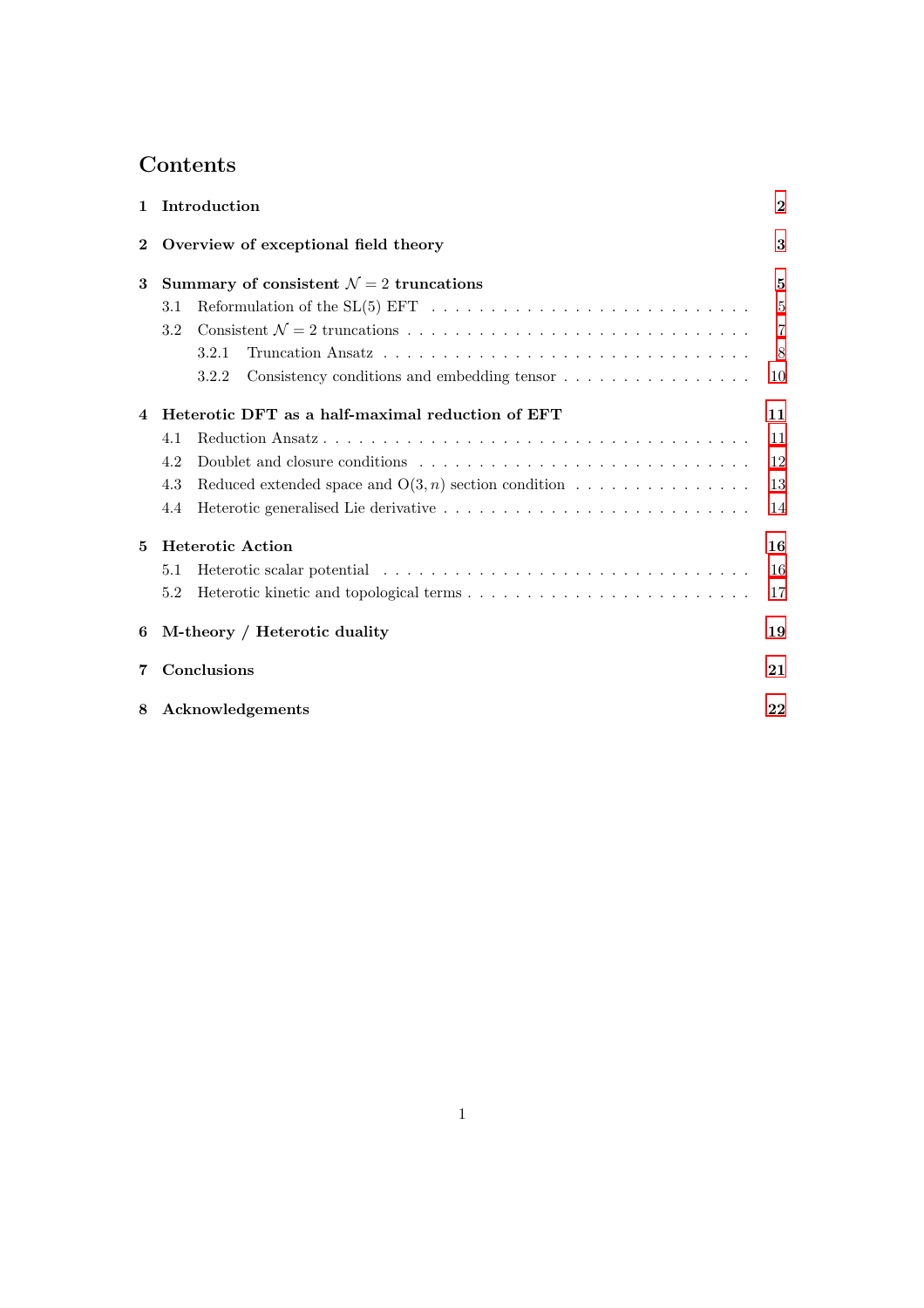### <span id="page-2-0"></span>1 Introduction

Exceptional field theory  $[1-3]$  $[1-3]$  is an  $E_{d(d)}$ -manifest extension of supergravity which has been shown to include 11-dimensional and IIB SUGRA in one unified formalism. The starting point for exceptional field theory (EFT), just as for generalised geometry [\[4,](#page-22-3)[5\]](#page-22-4), is a Kaluza-Klein split of 11-dimensional SUGRA. The bosonic and fermionic degrees of freedom then form representations of the exceptional groups and their maximal compact subgroups, respectively. In EFT, one also extends the coordinates to form a representation of the exceptional groups.

When one considers the  $E_{d(d)}$  EFT on a d-torus, the interpretation of the exceptional group and the extra coordinates becomes very clear. The exceptional group, or rather its integer part  $E_{d(d)}(\mathbb{Z})$ , represents the U-duality group, and the extended coordinates are the Fourier duals of momentum- and wrapping-modes of branes. However, on more general backgrounds the interpretation of the extended coordinate space is much less clear. However, in the case of double field theory (DFT) [\[6,](#page-22-5) [7\]](#page-22-6), which is an  $O(d, d)$ -manifest extension of type II SUGRA following in the footsteps of earlier work [\[8–](#page-22-7)[13\]](#page-23-0), one can interpret the doubled space as arising from the independent zero-modes of the left- and right-movers of the string, and one might expect a similar picture in the case of EFT.

With this in mind, we here wish to study exceptional field theories on backgrounds with non-trivial structure group. To be concrete we work with the SL(5) EFT which has a sevendimensional "external" space, and a 10-dimensional "extended internal" space. In this case one can consider a background which has generalised  $SU(2)$ -structure [\[14,](#page-23-1) [15\]](#page-23-2) in which case the background breaks half of the supersymmetry of the exceptional field theory. A particular example of such a background would be a K3 surface.

In [\[14\]](#page-23-1) the distinction is drawn between the linear symmetry group of a theory and the duality group of the truncation on a particular background. The linear symmetry group of a theory determines what representations its field content transforms under. For example the linear symmetry group is  $GL(d)$  in the case of d-dimensional general relativity, or  $E_{d(d)}$  in the case of exceptional generalised geometry and EFT, because of the inclusion of p-form field strengths.

On the other hand, the duality group should here be understood as the symmetry group acting on the moduli space of a truncation of the theory on a particular background. It is this group which becomes the global symmetry group of the lower-dimensional gauged SUGRA and in principle this is different from  $E_{d(d)}$ , and even much larger. In particular, for seven-dimensional consistent  $\mathcal{N} = 2$  truncations of EFT, [\[14\]](#page-23-1) shows that the duality group becomes  $O(3, n)$  where  $n \neq 3$  in general. When the background is generalised parallelisable, the linear symmetry and duality groups coincide explaining the emergence of the  $E_{d(d)}$  groups as the global symmetry group for maximally supersymmetric consistent truncations. We will show that the extended coordinate space can be understood to enhance in a similar fashion with the duality group.

In particular, we use the technology of [\[14\]](#page-23-1) to show that exceptional field theory can be reduced to the heterotic double field theory [\[10,](#page-22-8) [11,](#page-22-9) [16\]](#page-23-3) when the extended space contains a generalised  $SU(2)$ -structure manifold. The generalised  $SU(2)$ -structure breaks half of the super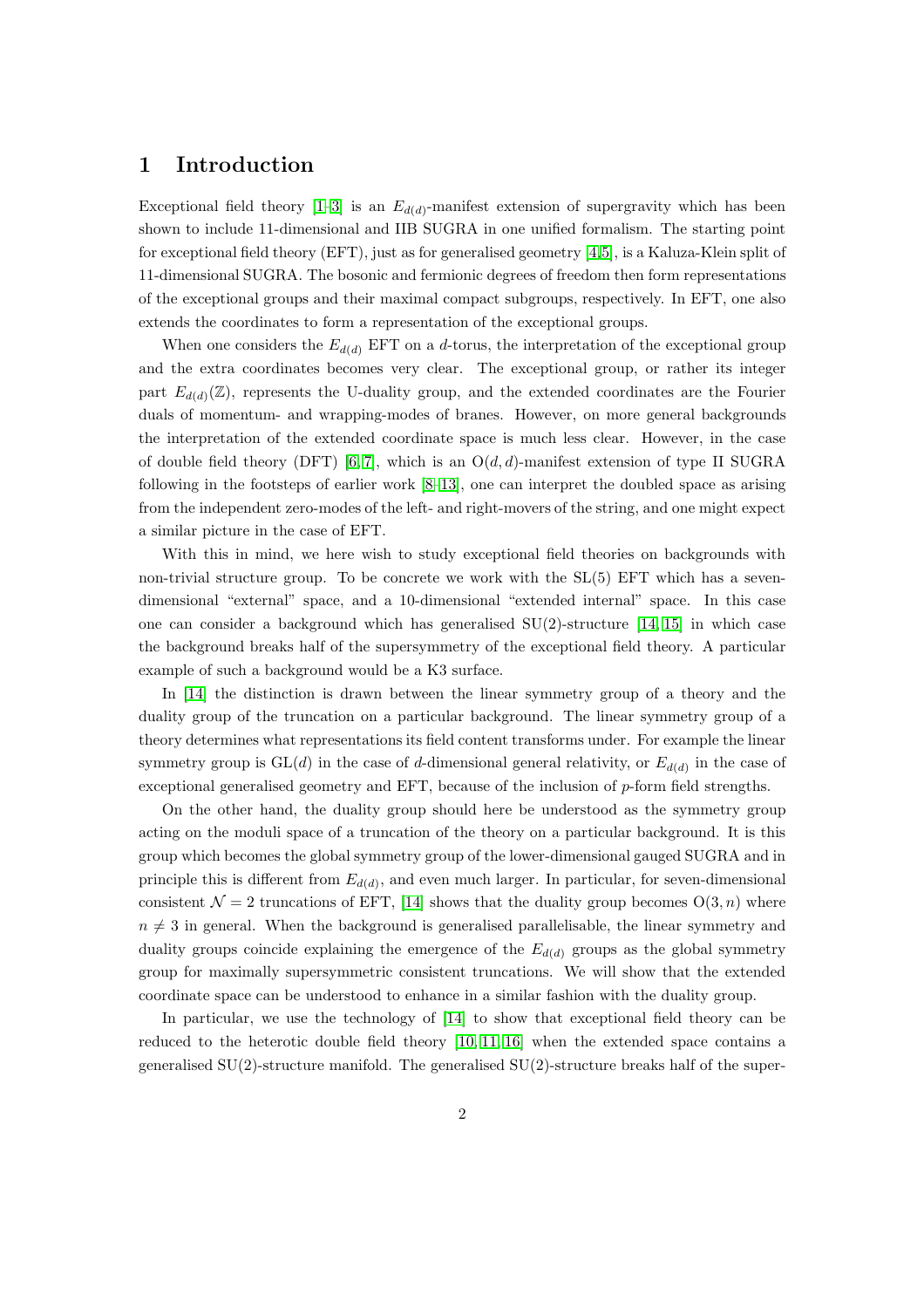symmetry and the embedding tensor of the particular SU(2)-structure reduction that is used defines the gauging of the heterotic double field theory. This is reminiscent of the procedure used in [\[17\]](#page-23-4) to reduce exceptional field theory to massive IIA supergravity.

From our work a picture emerges for the role of the extended coordinates of EFT on such SU(2)-structure manifolds. A twisted version of the extended coordinates can be used to define the  $(n+3)$ -dimensional extended space of the  $O(3, n)$  heterotic double field theory. Furthermore, the generalised Lie derivative of the  $SL(5)$  EFT reduces to the  $O(3, n)$  heterotic DFT, with the gauging determined by the reduction on the SU(2)-structure space. Indeed, the entire action reduces to that of the heterotic  $O(3, n)$  DFT in the so-called "frame formalism" [\[16,](#page-23-3) [18\]](#page-23-5).

We also use these results to show how the duality between M-theory on K3 and the heterotic string on  $T^3$  emerges in exceptional field theory. The K3 surface depends on four coordinates, which when chosen as part of the section, become the M-theory coordinates. On the other hand, if the section is chosen to exclude these four coordinates, we obtain a truncation of the abelian  $O(3, 19)$  heterotic DFT on  $T<sup>3</sup>$ . Thus, a duality here corresponds to a change of section, in the same way that a conventional U-duality does, as has been advocated in [\[19,](#page-23-6)20]. In the language of [\[21\]](#page-23-8), this corresponds to a choice of polarisation.

We begin with a short review of the  $SL(5)$  EFT in section [2](#page-3-0) and a summary of the relevant findings of [\[14\]](#page-23-1) in section [3.](#page-5-0) In section [4](#page-11-0) we then show how to perform the reduction Ansatz that gives rise to the heterotic DFT. We also discuss how  $(n + 3)$ -dimensional extended space emerges and how the SL(5) generalised Lie derivative reduces to the heterotic one. In section [5](#page-16-0) we show that the SL(5) EFT action reduces to that of the heterotic DFT in the frame formalism [\[18\]](#page-23-5) and with a Kaluza-Klein split [\[22\]](#page-23-9) with the seven external dimensions. Finally, we discuss in section [6](#page-19-0) how the duality between M-theory on K3 and the heterotic string on  $T^3$  arises in exceptional field theory before concluding in section [7.](#page-21-0)

## <span id="page-3-0"></span>2 Overview of exceptional field theory

Here we will give a very brief overview of the main ingredients of the SL(5) exceptional field theory which we will require in the remaining discussion. We will introduce further concepts where they are needed along the way in the rest of the paper. We refer the reader to the reviews [\[23](#page-23-10)[–25\]](#page-23-11) and the papers [\[2,](#page-22-10) [3,](#page-22-2) [26\]](#page-23-12) for more details.

The SL(5) EFT can be viewed as a reformulation of 11-dimensional supergravity which makes the linear symmetry group SL(5) manifest. Thus, the starting point is 11-dimensional supergravity in a 7+4 split. Let us use  $x^{\mu}$ ,  $\mu = 1, \ldots, 7$ , as coordinates for the "external" 7-d space and label  $y^{\bar{i}}$ ,  $\bar{i} = 1, \ldots, 4$  as the four "internal coordinates". These are part of 10 "extended coordinates",  $Y^{ab}$ , forming the antisymmetric representation of SL(5), where we use  $a, b = 1, \ldots, 5$  as fundamental SL(5) indices. In the case where the internal geometry really is a torus, the extra six coordinates can be understood as being dual to wrapping modes of branes.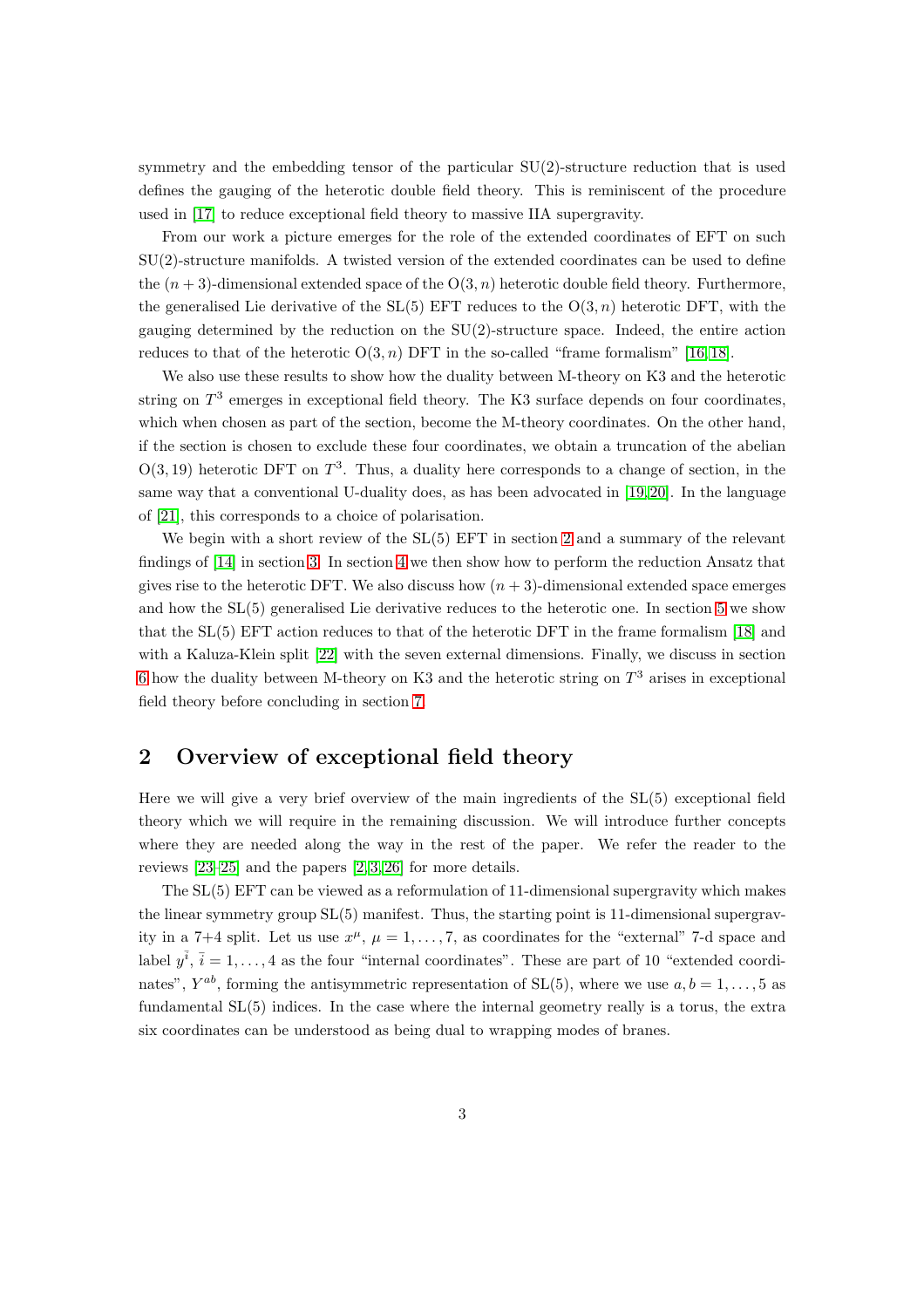All scalars with respect to this  $(7 + 4)$ -split can be described by the generalised metric

$$
\mathcal{M}_{ab} \in \mathrm{SL}(5)/\mathrm{USp}(4). \tag{2.1}
$$

Similarly all bosonic objects with one leg in the external space can be combined into 10 vector fields  $\mathcal{A}_{\mu}{}^{ab}$ , those with two external legs can be combined into five two-forms  $\mathcal{B}_{\mu\nu,a}$ , etc.

The local symmetries of 11-dimensional supergravity, i.e. diffeomorphisms and  $p$ -form transformations, also combine into a SL(5) action, generated by the so-called generalised Lie derivative. For a tensor in the SL(5) fundamental representation  $V^a$  of weight  $\lambda$  this takes the form [\[26](#page-23-12)[–28\]](#page-24-0)

<span id="page-4-1"></span>
$$
\mathcal{L}_{\Lambda}V^{a} = \frac{1}{2}\Lambda^{bc}\partial_{bc}V^{a} - V^{b}\partial_{bc}\Lambda^{ac} + \frac{1}{5}V^{a}\partial_{bc}\Lambda^{bc} + \frac{\lambda}{2}V^{a}\partial_{bc}\Lambda^{bc}.
$$
 (2.2)

For consistency the algebra of generalised diffeomorphisms must close, i.e.

<span id="page-4-0"></span>
$$
\left[\mathcal{L}_{\Lambda_1}, \mathcal{L}_{\Lambda_2}\right] V^a = \mathcal{L}_{\left[\Lambda_1, \Lambda_2\right]_D} V^a \,. \tag{2.3}
$$

Here the D-bracket just represents the action of a generalised Lie derivative,

$$
[\Lambda_1, \Lambda_2]_D^{ab} = \mathcal{L}_{\Lambda_1} \Lambda_2^{ab}.
$$
\n(2.4)

In order for [\(2.3\)](#page-4-0) to hold one needs to impose the so-called section condition [\[26,](#page-23-12) [27\]](#page-23-13)

$$
\partial_{[ab} f \partial_{cd]} g = 0, \qquad \partial_{[ab} \partial_{cd]} f = 0, \qquad (2.5)
$$

where f and g denote any two objects of the  $SL(5)$  EFT. There are two inequivalent solutions to the section condition, one corresponding to 11-dimensional SUGRA and the other corresponds to type IIB. Upon using a solution of the section condition, the generalised Lie derivative [\(2.2\)](#page-4-1) generates the p-form gauge transformation and diffeomorphisms of the corresponding SUGRA. Similarly, the EFT action reduces to that of 11-dimensional or IIB SUGRA [\[3,](#page-22-2) [29,](#page-24-1) [30\]](#page-24-2), upon imposing a solution of the section condition.

In exceptional field theory, and also double field theory, one can then interpret the choice of section as a duality transformation. In particular, the duality between strings and waves [\[19\]](#page-23-6), branes and monopoles [\[20\]](#page-23-7), and their non-geometric counterparts [\[31\]](#page-24-3), can be seen to arise this way. It has also been suggested that the M-theory / F-theory duality can be interpreted this way [\[32\]](#page-24-4). Our work here also suggests that the heterotic / M-theory duality can also be seen as an exchange of solutions of the section condition.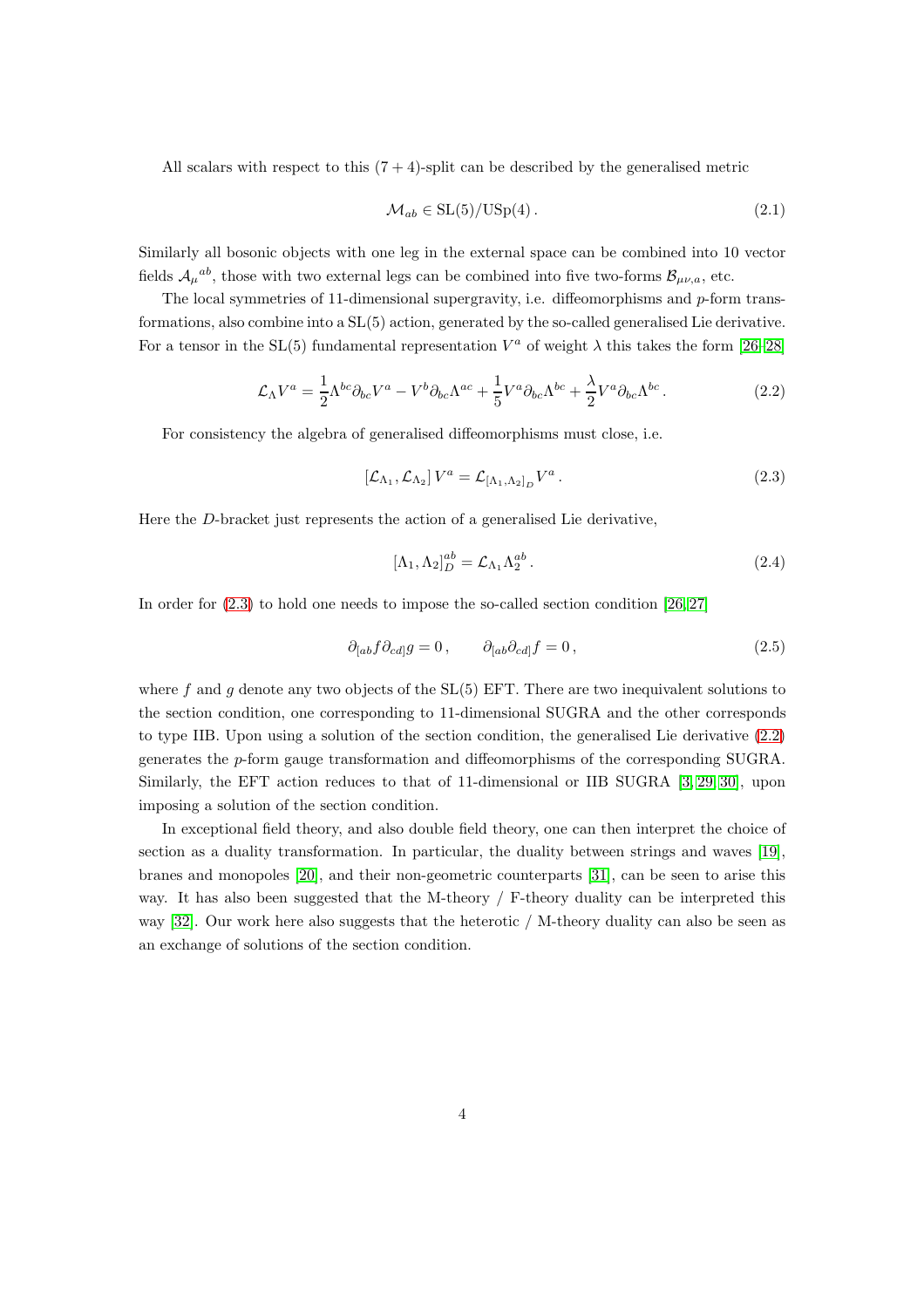## <span id="page-5-1"></span><span id="page-5-0"></span>3 Summary of consistent  $\mathcal{N}=2$  truncations

#### 3.1 Reformulation of the SL(5) EFT

In [\[14\]](#page-23-1) it was shown how to construct seven-dimensional half-maximal consistent truncations of the SL(5) EFT. We will use this technology here to perform a half-maximally supersymmetric reduction of  $SL(5)$  EFT which yields the  $O(n, 3)$  heterotic double field theory. Let us begin by reviewing the relevant results of [\[14\]](#page-23-1).

A generalised  $SU(2)$ -structure is defined by the nowhere vanishing  $SL(5)$  tensors

$$
(\kappa, \quad A_a, \quad A^a, \quad B_{u,ab}) , \tag{3.1}
$$

where  $a = 1, \ldots, 5$  is a fundamental  $SL(5)$  index,  $u = 1, \ldots, 3$  is a triplet index of  $SU(2)_R$  and  $\kappa$  is a tensor density under generalised diffeomorphisms, which can be identified with the determinant of the external metric  $\kappa = |e|^{1/7}$ . These tensors are subject to the compatibility conditions

<span id="page-5-2"></span>
$$
A^{a} A_{a} = \frac{1}{2}, \qquad B_{u,ab} A^{b} = 0, \qquad B_{u,ab} B_{v,cd} \epsilon^{abcde} = 4\sqrt{2} A^{e} \delta_{uv}.
$$
 (3.2)

In [\[14\]](#page-23-1) it was shown that any set of such tensors imply the existence of two nowhere-vanishing spinors and hence a truncation on such a background gives a half-maximally supersymmetric theory. Because these tensors define a SU(2)-structure group and SU(2)  $\subset$  USp(4) they also implicitly define a generalised metric.

Furthermore, in [\[14\]](#page-23-1), it was shown how to rewrite the entire EFT in terms of the  $SU(2)$ structure  $(\kappa, A_a, A^a, B_{u,ab})$  instead of the generalised metric  $\mathcal{M}_{ab}$ . These can be thought of as the exceptional analogue of the (almost) Kähler and (almost) complex structure of ordinary SU(2)-structure manifolds. To rewrite the action one introduces a generalised SU(2)-connection whose intrinsic torsion can be used to rewrite the generalised Ricci scalar of EFT, as well as the SUSY variations. The intrinsic torsion transforms in the following representations of  $SU(2)_S \times$  $\mathrm{SU}(2)_R \subset \mathrm{SL}(5)$ :

$$
W_{int} = 2 \cdot (1,1) \oplus (3,1) \oplus 2 \cdot (1,3) \oplus (3,3) \oplus 3 \cdot (2,2) \oplus (2,4) . \tag{3.3}
$$

We refer readers who are interested in the definition of intrinsic torsion to [\[15,](#page-23-2)33] as well as for this particular case [\[14\]](#page-23-1).

In order to write the intrinsic torsion explicitly, we will make use of

$$
V_u^{ab} = \epsilon^{abcde} B_{u,cd} A_e , \qquad \text{and} \qquad \tilde{V}_u^{ab} = \kappa \epsilon^{abcde} B_{u,cd} A_e , \qquad (3.4)
$$

where  $\tilde{V}_u{}^{ab}$  has weight  $\frac{1}{5}$  and is thus a generalised vector. In addition we will need projectors onto the  $(1,1) \subset 5$ ,  $(3,1) \subset 10$  as  $SL(5) \rightarrow SU(2)_S \times SU(2)_R$  as well as a projector onto the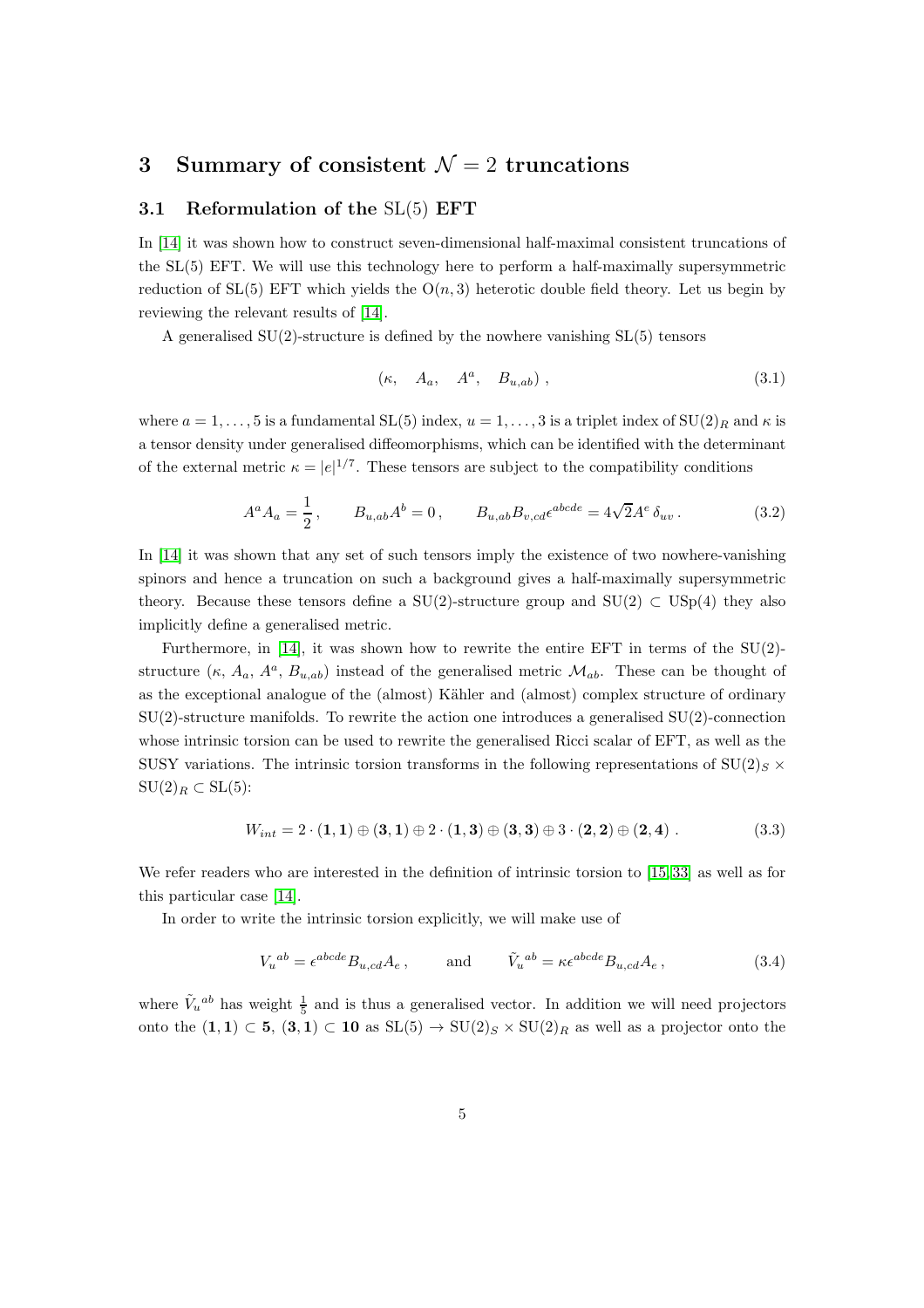$(2, 4) \subset (2, 2) \times (1, 3)$  of  $SU(2)_S \times SU(2)_R$ . These are given by

$$
P_a{}^b = \delta_a{}^b - 2A_a A^b,
$$
  
\n
$$
P_{ab}{}^{cd} = \left(\delta_{ab}{}^{cd} - \frac{1}{2\sqrt{2}} B_{u,ab} V_u{}^{cd} + 4A_{[a} A^{[c} \delta_{b]}{}^{d]}\right),
$$
  
\n
$$
P_a{}^{u,b}{}_{v} = \delta_a{}^b \delta^u{}_v + \frac{\sqrt{2}}{3} B^u{}_{ac} V_v{}^{cb}.
$$
\n(3.5)

We can now write down the irreducible components of the intrinsic torsion.

### Singlets

$$
S = A^a \partial_{ab} A^b,
$$
  
\n
$$
T = \frac{1}{12\kappa} \epsilon_{uvw} V^{u,cd} \mathcal{L}_{\tilde{V}^v} B^w{}_{cd}.
$$
\n(3.6)

 $(1, 3)$ 

$$
T_u = -2\kappa^2 A^a \mathcal{L}_{\tilde{V}_u} \left( A_a \kappa^{-3} \right) ,
$$
  
\n
$$
S_u = 2\kappa^{-6} \mathcal{L}_{\tilde{V}_u} \kappa^5 .
$$
\n(3.7)

 $(3, 1)$ 

$$
T_{ab} = \frac{1}{12\kappa} P_{ab}{}^{cd} \mathcal{L}_{\tilde{V}_u} B^u{}_{cd}
$$
  
= 
$$
\frac{1}{12\kappa} \left( \mathcal{L}_{\tilde{V}_u} B^u{}_{ab} - \frac{1}{2\sqrt{2}} B^v{}_{ab} V_v{}^{cd} \mathcal{L}_{\tilde{V}_u} B^u{}_{cd} + 4A^c A_{[a} \mathcal{L}_{\tilde{V}_u} B^u{}_{b]c} \right).
$$
 (3.8)

 $(3, 3)$ 

$$
T^{u}{}_{ab} = \frac{1}{12\kappa} \epsilon^{uvw} P_{ab}{}^{cd} \mathcal{L}_{\tilde{V}_{v}} B_{w,cd}
$$
\n
$$
= \frac{1}{12\kappa} \epsilon^{uvw} \left( \mathcal{L}_{\tilde{V}_{v}} B_{w,ab} - \frac{1}{2\sqrt{2}} B^{x}{}_{ab} V_{x}{}^{cd} \mathcal{L}_{\tilde{V}_{v}} B_{w,cd} + 4A^{c} A_{[a} \mathcal{L}_{\tilde{V}_{v}} B_{|w|,b]c} \right) .
$$
\n(3.9)

 $(2, 2)$ 

$$
S_a = \frac{1}{\kappa^3} \partial_{ab} \left( A^b \kappa^3 \right) - 2A_a A^b \partial_{bc} A^c ,
$$
  
\n
$$
T_a = \frac{1}{12\kappa} \epsilon^{uvw} B_{u,ab} V_v^{bc} \mathcal{L}_{\tilde{V}_w} A_c ,
$$
  
\n
$$
U_a = \frac{1}{\kappa} B_{u,ab} \mathcal{L}_{\tilde{V}^u} A^b .
$$
\n(3.10)

 $(2, 4)$ 

$$
T^u{}_a = \frac{1}{\kappa} P_a{}^{u,b}{}_{v} \epsilon^{vwx} B_{w,bc} \mathcal{L}_{\tilde{V}_x} A^c \,. \tag{3.11}
$$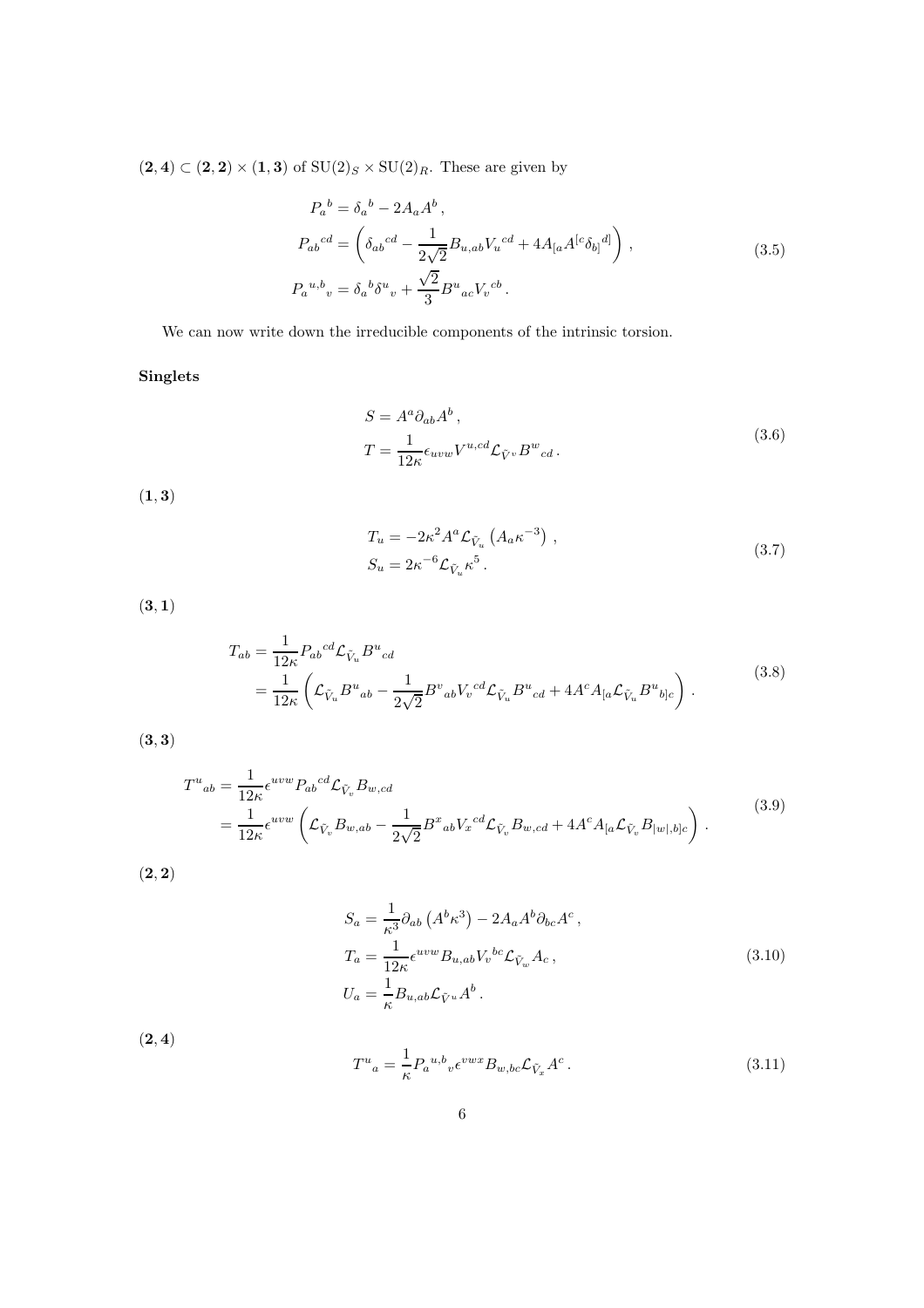The generalised Ricci scalar  $R$  of the EFT is then given by

<span id="page-7-1"></span>
$$
\mathcal{R} = 8 S^2 - 2 T^2 - 8\sqrt{2} ST - 3 T_u T^u + T_u S^u - \frac{3}{4} S_u S^u - 16\sqrt{2} \epsilon^{abcde} T_{ab} T_{cd} A_e
$$
  

$$
- 36\sqrt{2} \epsilon^{abcde} T^u{}_{ab} T_{u,cd} A_e - \frac{4\sqrt{2}}{3} M^{ab} S_a S_b - \frac{16}{3} M^{ab} S_a T_b + \frac{8}{3} M^{ab} U_a S_b,
$$
(3.12)

which is to be thought of as the half-maximal analogue to the flux formulation of DFT and EFT [\[34–](#page-24-6)[40\]](#page-24-7). The EFT potential, which is defined as all the terms in the EFT action with only derivatives along  $Y^{ab}$ , is in turn given by

$$
V = -\frac{1}{4}\mathcal{R} + \frac{1}{2}V_u{}^{ab}V^{u,cd}\tilde{\nabla}_{ab}g_{\mu\nu}\tilde{\nabla}_{cd}g^{\mu\nu},\qquad(3.13)
$$

where  $\tilde{\nabla}_{ab}$  is the SU(2)-connection. Because  $g_{\mu\nu}$  is a SL(5) density of weight  $\frac{2}{5}$ , the SU(2)connection acts as

<span id="page-7-2"></span>
$$
\tilde{\nabla}_{ab} g_{\mu\nu} = |e|^{2/7} \partial_{ab} \left( g_{\mu\nu} |e|^{-2/7} \right) . \tag{3.14}
$$

Finally, the kinetic terms of the EFT action can also be written in terms of  $A^a$ ,  $A_a$  and  $B_{u,ab}$ instead of the generalise metric  $\mathcal{M}_{ab}$ . In [\[14\]](#page-23-1) it was shown that they are given by

$$
L_{kin} = \frac{1}{2\sqrt{2}} g^{\mu\nu} \left( D_{\mu} B_{u,ab} D_{\nu} B^{u}{}_{cd} \right) \epsilon^{abcde} A_{e} - 14 g^{\mu\nu} D_{\mu} A^{a} D_{\nu} A_{a}
$$
  
+  $\frac{1}{8} \mathcal{F}_{\mu\nu}{}^{ab} \mathcal{F}^{\mu\nu}{}^{cd} \left( B_{u,ab} B^{u}{}_{cd} - B_{u[a b} B^{u}{}_{cd]} \right) - \frac{1}{48} \mathcal{H}_{\mu\nu\rho,a} \mathcal{H}^{\mu\nu\rho}{}_{b} A^{a} A^{b} ,$  (3.15)

up to terms which vanish in a  $\mathcal{N}=2$  theory.

The full EFT action is then given by

$$
S = \int d^{10}Y d^{7}x |e|(L_{EH} + L_{kin} - V) + S_{top},
$$
\n(3.16)

where  $L_{EH}$  is the 7-dimensional external Einstein-Hilbert term and  $S_{top}$  is the topological term of the EFT action [\[3,](#page-22-2) [41,](#page-24-8) [42\]](#page-24-9) which require no further modification.

### <span id="page-7-0"></span>3.2 Consistent  $\mathcal{N}=2$  truncations

As argued in [\[14\]](#page-23-1), the truncation must not keep any doublets of the SU(2)-structure group in order to yield an honest seven-dimensional  $\mathcal{N} = 2$  theory. In particular, a nowhere-vanishing doublet of  $SU(2)_S$  would imply that the structure group is actually trivial and there is underlying  $\mathcal{N} = 4$  supersymmetry. By decomposing  $SL(5) \rightarrow SU(2)_S \times SU(2)_R$  one finds that after removing the  $SU(2)_S$  doublets all remaining fields organise themselves into triplets and singlets of  $SU(2)_S$ and  $SU(2)<sub>R</sub>$ .

As a result, one can define a  $\mathcal{N} = 2$  truncation of the SL(5) theory by expanding all fields in terms of a basis of sections of the  $(1, 1)$ -,  $(3, 1)$ - and  $(1, 3)$ -bundles of  $SU(2)_S \times SU(2)_R$ .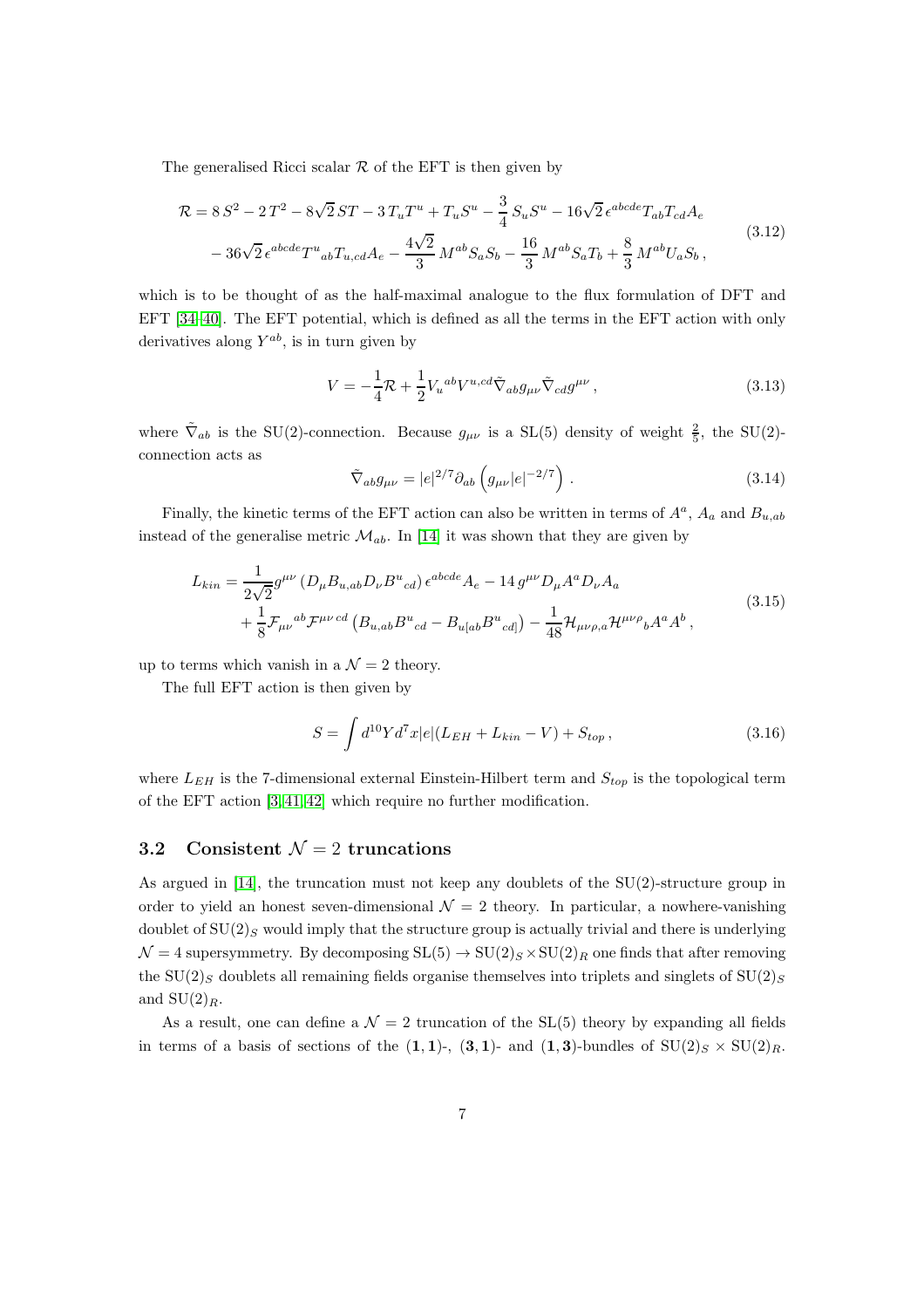Because  $SU(2)_R$  is trivially fibred there can be only three sections of  $SU(2)_R$  while  $SU(2)_S$  is non-trivially fibred and hence one can use n sections of the  $(3, 1)$ . n determines the number of vector multiplets in the seven-dimensional half-maximal gauged SUGRA. We label these sections as

$$
\rho(Y), \qquad n^a(Y), \quad n_a(Y), \quad \omega_{M,ab}(Y),
$$
\n(3.17)

where we have also introduced a  $SL(5)$  density  $\rho(Y)$ . Here  $M = 1, \ldots, n+3$  labels the sections of the  $(1, 3)$ - and  $(3, 1)$ -bundles. These sections thus satisfy

<span id="page-8-2"></span>
$$
\omega_{M,ab}n^b = 0\,,\tag{3.18}
$$

and we further normalise them according to

<span id="page-8-1"></span>
$$
n^{a}n_{a} = 1, \qquad \omega_{M,ab}\omega_{N,cd}\epsilon^{abcde} = 4\eta_{MN}n^{e}. \qquad (3.19)
$$

Here  $\eta_{MN}$  has signature  $(3, n)$  reflecting the number of sections of the  $(1, 3)$ - and  $(3, 1)$ -bundles used.

It is useful to also introduce

$$
\omega_M{}^{ab} = \epsilon^{abcde} \omega_{M,cd} n_e \,, \tag{3.20}
$$

which satisfy

$$
\omega_M{}^{ab}\omega_{N,ab} = 4\eta_{MN} , \qquad \omega_M{}^{ab} n_b = 0 , \qquad (3.21)
$$

<span id="page-8-3"></span>as a result of [\(3.19\)](#page-8-1) and [\(3.18\)](#page-8-2). Further useful identities are

$$
\omega_{(M}{}^{cd}\omega_{N)ca} = \eta_{MN} \left(\delta_a{}^b - n_a n^b\right) ,
$$
  
\n
$$
\omega_{M,ab}\epsilon^{abcde} = 3\omega_M{}^{[cd}n^e],
$$
  
\n
$$
\omega_M{}^{ab}\epsilon_{abcde} = 12\omega_{M[cd}n_e],
$$
  
\n
$$
\omega_M{}^{ab}\omega_N{}^{cd}\epsilon_{abcde} = 16\eta_{MN}n^e.
$$
\n(3.22)

We will also often make use of the generalised vector

$$
\tilde{\omega}_M{}^{ab} = \rho \omega_M{}^{ab} \,,\tag{3.23}
$$

which has weight  $\frac{1}{5}$  and thus can be used as a generator of generalised diffeomorphisms.

#### <span id="page-8-0"></span>3.2.1 Truncation Ansatz

One can now perform a truncation Ansatz by expanding all the fields of the SL(5) EFT in terms of  $\rho$ ,  $n_a$ ,  $n^a$  and  $\omega_{M,ab}$ . We will label the truncation Ansatz by the brackets  $\langle \rangle$ . For the scalar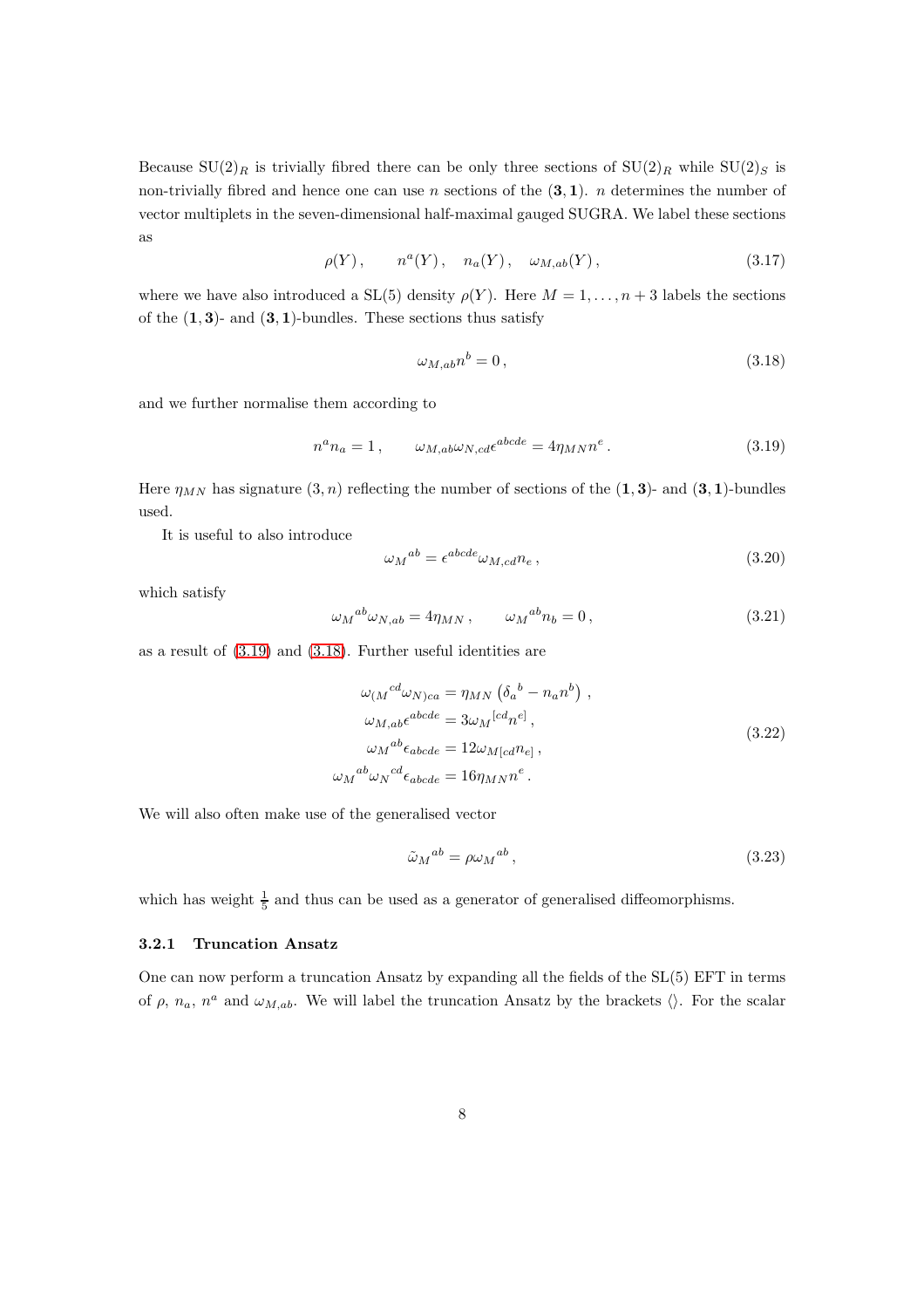<span id="page-9-1"></span>fields  $\kappa$ ,  $A_a$ ,  $A^a$  and  $B_{u,ab}$  it is given by

$$
\langle \kappa \rangle (x, Y) = |\bar{e}|^{1/7}(x) e^{-2d(x)/5} \rho(Y),
$$
  
\n
$$
\langle A^a \rangle (x, Y) = \frac{1}{\sqrt{2}} e^{-4d(x)/5} n^a(Y),
$$
  
\n
$$
\langle A_a \rangle (x, Y) = \frac{1}{\sqrt{2}} e^{4d(x)/5} n_a(Y),
$$
  
\n
$$
\langle B_{u,ab} \rangle (x, Y) = e^{-2d(x)/5} b_{u,M}(x) \omega^M{}_{ab}(Y),
$$
\n(3.24)

and hence

$$
\langle V_u^{ab} \rangle = \frac{1}{\sqrt{2}} e^{2d(x)/5} b_{u,M}(x) \,\omega^{M,ab}(Y) \,. \tag{3.25}
$$

In order to satisfy the compatibility conditions  $(3.2)$ , the  $b_{u,M}$  are subject to the constraint

<span id="page-9-0"></span>
$$
b_{u,M}b_{v,N}\eta^{MN} = \delta_{uv} \,. \tag{3.26}
$$

Furthermore, the u index labels the triplet of  $SU(2)_R$  and we wish to identify any objects related by R-symmetry. This leaves  $3n$  degrees of freedom in  $b_{u,M}$  which is also the dimension of the coset space  $\frac{ON3,n}{O(3)\times O(n)}$ . Indeed, we can use  $b_{u,M}$  to define a symmetric group element of  $O(3, n)$ by

$$
b_{u,M}b^{u}{}_{N} = \frac{1}{2} \left( \eta_{MN} - \mathcal{H}_{MN} \right) . \tag{3.27}
$$

Because of [\(3.26\)](#page-9-0),  $\mathcal{H}_{MN}$  satisfies

$$
\mathcal{H}_{MP}\mathcal{H}_{NQ}\eta^{PQ} = \eta_{MN},\qquad(3.28)
$$

showing that it is an element of  $O(3, n)$ .  $\mathcal{H}_{MN}$  can be identified as the generalised metric of seven-dimensional gauged SUGRA and we will see here that it also becomes the generalised metric of the heterotic DFT. Additionally, the scalars  $|\bar{e}|$  will become the determinant of the external seven-dimensional vielbein and d the generalised dilaton of the heterotic DFT.

<span id="page-9-2"></span>The truncation Ansätze for the remaining fields are

$$
\langle A_{\mu}{}^{ab}\rangle(x,Y) = A_{\mu}{}^{M}(x)\,\omega_{M}{}^{ab}(Y)\,\rho(Y),
$$
  
\n
$$
\langle \mathcal{B}_{\mu\nu,a}\rangle(x,Y) = -4B_{\mu\nu}(x)\,n_{a}(Y)\,\rho^{2}(Y),
$$
  
\n
$$
\langle \mathcal{C}_{\mu\nu\gamma}{}^{a}\rangle(x,Y) = C_{\mu\nu\gamma}(x)\,n^{a}(Y)\,\rho^{3}(Y),
$$
  
\n
$$
\langle \mathcal{D}_{\mu\nu\gamma\sigma,ab}\rangle(x,Y) = D_{\mu\nu\gamma\sigma\,M}(x)\,\omega^{M}{}_{ab}(Y)\,\rho^{4}(Y),
$$
  
\n
$$
\langle e_{\mu}{}^{\bar{\mu}}\rangle(x,Y) = \bar{e}_{\mu}{}^{\bar{\mu}}(x)\,e^{-2d(x)/5}\,\rho(Y).
$$
\n(3.29)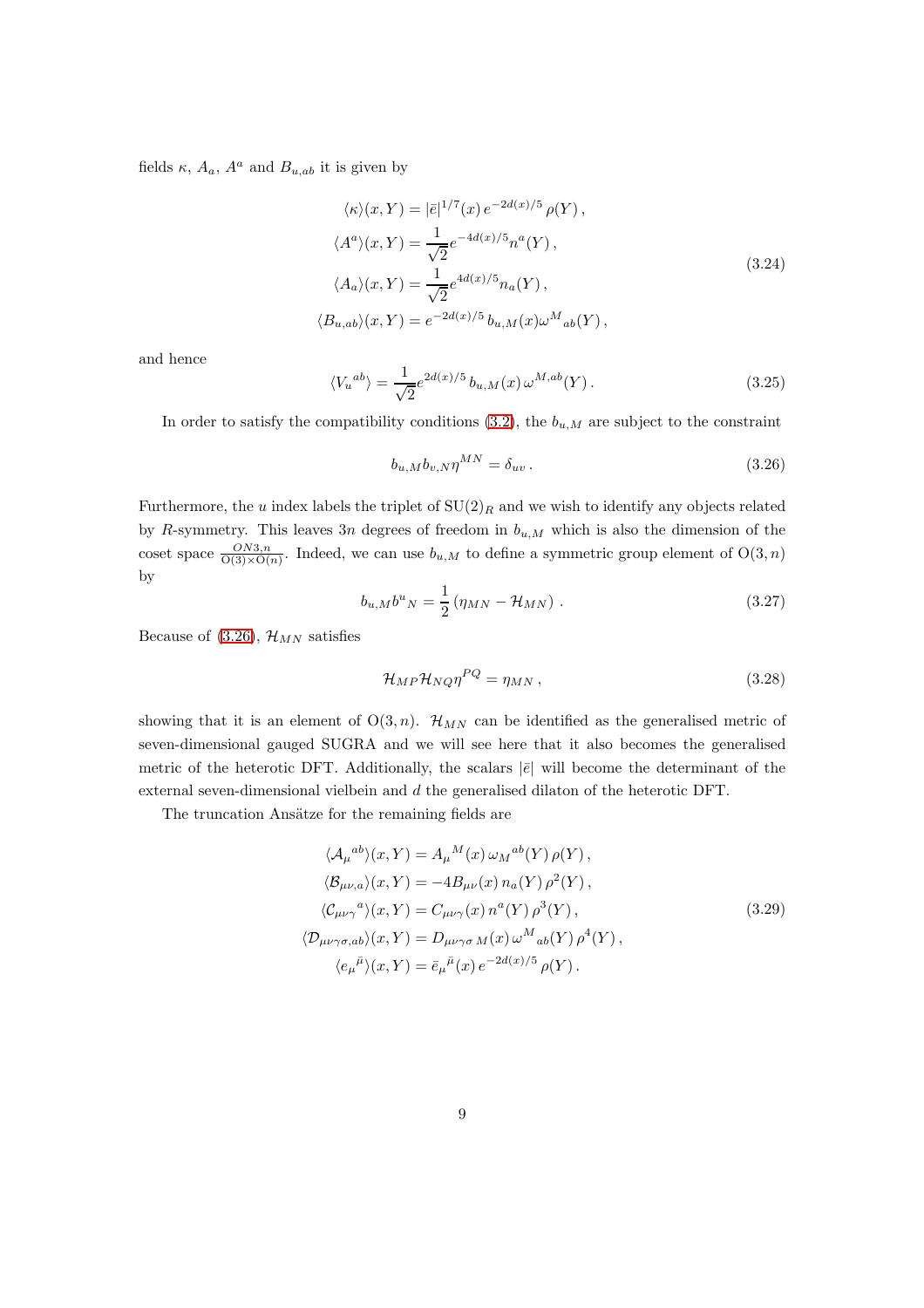#### <span id="page-10-0"></span>3.2.2 Consistency conditions and embedding tensor

In order to have a consistent truncation one needs to impose a set of differential constraints on the section  $\rho$ ,  $n_a$ ,  $n^a$  and  $\omega_{M,ab}$  which define the truncation. The so-called "doublet" conditions

$$
n^{a} \mathcal{L}_{\tilde{\omega}_{M}} \tilde{\omega}_{N,ab} = 0 ,
$$
  
\n
$$
\mathcal{L}_{\tilde{\omega}_{M}} n^{a} = n^{a} n_{b} \mathcal{L}_{\tilde{\omega}_{M}} n^{b} ,
$$
  
\n
$$
\partial_{ab} (n^{b} \rho^{3}) = \rho^{3} n_{a} n^{b} \partial_{bc} n^{c} ,
$$
\n(3.30)

<span id="page-10-1"></span>ensure that the  $(2, 2)$  and  $(2, 4)$  representation of the intrinsic torsion vanish. This is required in order to avoid couplings to  $SU(2)_S$  doublets in the  $SL(5)$  fields which we want to remove in the truncation Ansatz in order to have a  $\mathcal{N}=2$  theory.

In addition, we require the sections  $\omega_{M,ab}$  to form a closed set under the generalised Lie derivative, i.e.

<span id="page-10-2"></span>
$$
\mathcal{L}_{\tilde{\omega}_M} \omega^N{}_{ab} = \frac{1}{4} \left( \mathcal{L}_{\tilde{\omega}_M} \omega^N{}_{cd} \right) \omega_P{}^{cd} \omega^P{}_{ab} \,. \tag{3.31}
$$

Given the [\(3.30\)](#page-10-1) and [\(3.31\)](#page-10-2) one can identify the object

$$
g_{MNP} \equiv \frac{1}{4} \mathcal{L}_{\tilde{\omega}_M} \omega_{N,ab} \omega_P{}^{ab} \,, \tag{3.32}
$$

with the embedding tensor of the half-maximal gauged SUGRA. In particular, it has only three irreducible representations, given by two  $O(n+3)$  vectors

<span id="page-10-4"></span>
$$
f_M = n^a \mathcal{L}_{\tilde{\omega}_M} n_a , \qquad \xi_M = \rho^{-1} \mathcal{L}_{\tilde{\omega}_M} \rho , \qquad (3.33)
$$

and a totally antisymmetric 3-index tensor

<span id="page-10-3"></span>
$$
f_{MNP} = g_{[MNP]},\tag{3.34}
$$

which are the only representations allowed by the linear constraint of seven-dimensional half-maximal gauged SUGRA [\[43\]](#page-24-10). One can also identify the  $p = 3$  deformation [\[44\]](#page-25-0) with

<span id="page-10-5"></span>
$$
\Theta = \rho n^a \partial_{ab} n^b \,. \tag{3.35}
$$

It is easy to see that just as in the maximal case, the closure of the algebra of generalised diffeomorphisms implies the quadratic constraint of the gauged SUGRA. Thus, imposing the section condition on  $\rho$ ,  $n_a$ ,  $n^a$  and  $\omega_{M,ab}$  is sufficient to satisfy the quadratic constraints of gauged SUGRA. Additionally, if one wants to obtain an action principle, one must ensure that  $\xi_M$ , the so-called trombone tensor, vanishes. Using the truncation Ansatz [\(3.24\)](#page-9-1), [\(3.29\)](#page-9-2) one finds that the dependence on the internal coordinates,  $Y^{ab}$ , appears only through the embedding tensor and as an overall factor of  $\rho^5$ . Thus, we obtain a consistent truncation when the sections obey  $(3.30)$ ,  $(3.31)$  and the embedding tensor given  $(3.34)$ ,  $(3.33)$  and  $(3.35)$  is constant and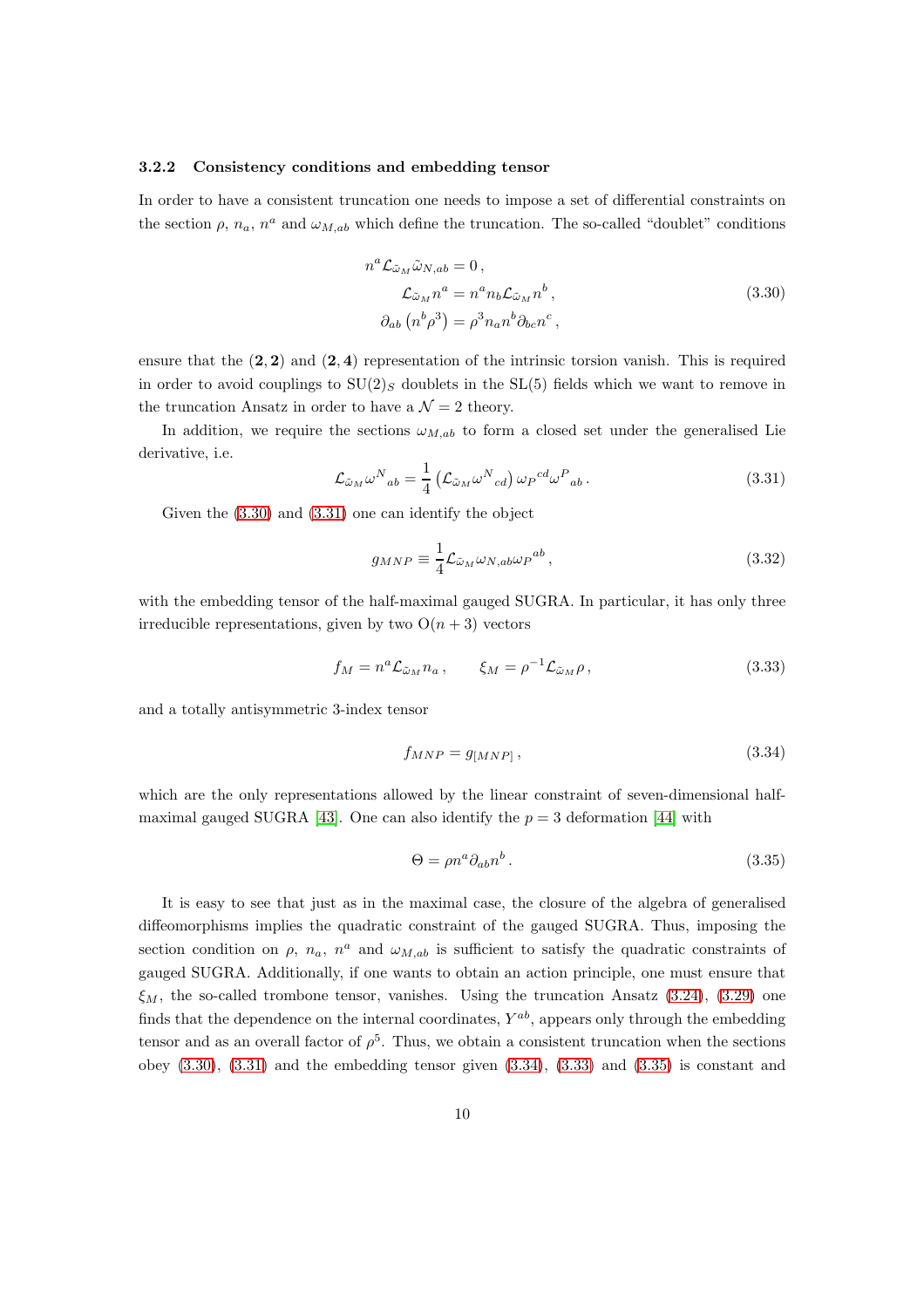<span id="page-11-0"></span>obeys the quadratic constraint.

### 4 Heterotic DFT as a half-maximal reduction of EFT

We will now show that the above set-up can be used to reduce the  $SL(5)$  EFT to the  $O(3, n)$ heterotic DFT. This requires half of the supersymmetry to be broken which can be achieved by reducing the theory on a generalised  $SU(2)$ -structure manifold living in the extended space. In particular, we will use the Ansätze  $(3.24)$  and  $(3.29)$  but we will allow the coefficients, which in the truncation Ansatz only depend on the seven  $x^{\mu}$  coordinates, to also depend on the extended space  $Y^{ab}$ . These coefficients will then become the heterotic DFT fields.

However, for consistency we will have to impose certain restrictions of their the dependence on the  $Y^{ab}$ . We will see that these conditions allow us to define the  $n+3$  internal derivatives of the heterotic DFT by "twisting" the 10 extended coordinate derivatives  $\partial_{ab}$  and that the generalised Lie derivative of the SL(5) EFT will reduce to the heterotic generalised Lie derivative. The gauge group of the heterotic DFT will be determined by the embedding tensor defined by the SU(2)-structure reduction.

What we are doing here is reminiscent of the procedure to relate EFT to massive IIA theory [\[17\]](#page-23-4). There a reduction was performed on a twisted torus in the extended space and the resulting reduced EFT fields had a limited dependence on the  $Y^{ab}$  which upon solving the section condition led to massive IIA theory (or its IIB dual).

#### <span id="page-11-1"></span>4.1 Reduction Ansatz

We will now use the same Ansatz for the scalars, gauge fields and spinors as in the consistent  $\mathcal{N}=2$  truncation Ansatz of [\[14\]](#page-23-1), i.e. equations [\(3.24\)](#page-9-1), [\(3.29\)](#page-9-2), but still allow the coefficients to depend on some of the extended space coordinates  $Y^{ab}$ . Thus we now write the scalar fields as

$$
\langle \kappa \rangle (x, Y) = |\bar{e}(x, Y)|^{-1/7} e^{-2d(x, Y)/5} \rho(Y),
$$
  
\n
$$
\langle A^a \rangle (x, Y) = \frac{1}{\sqrt{2}} e^{-4d(x, Y)/5} \rho(Y) n^a(Y),
$$
  
\n
$$
\langle A_a \rangle (x, Y) = \frac{1}{\sqrt{2}} e^{4d(x, Y)/5} \rho(Y) n_a(Y),
$$
  
\n
$$
\langle B_{u, ab} \rangle (x, Y) = e^{-2d(x, Y)/5} b_{u, M}(x, Y) \omega^M{}_{ab}(Y) \rho(Y).
$$
  
\n(4.1)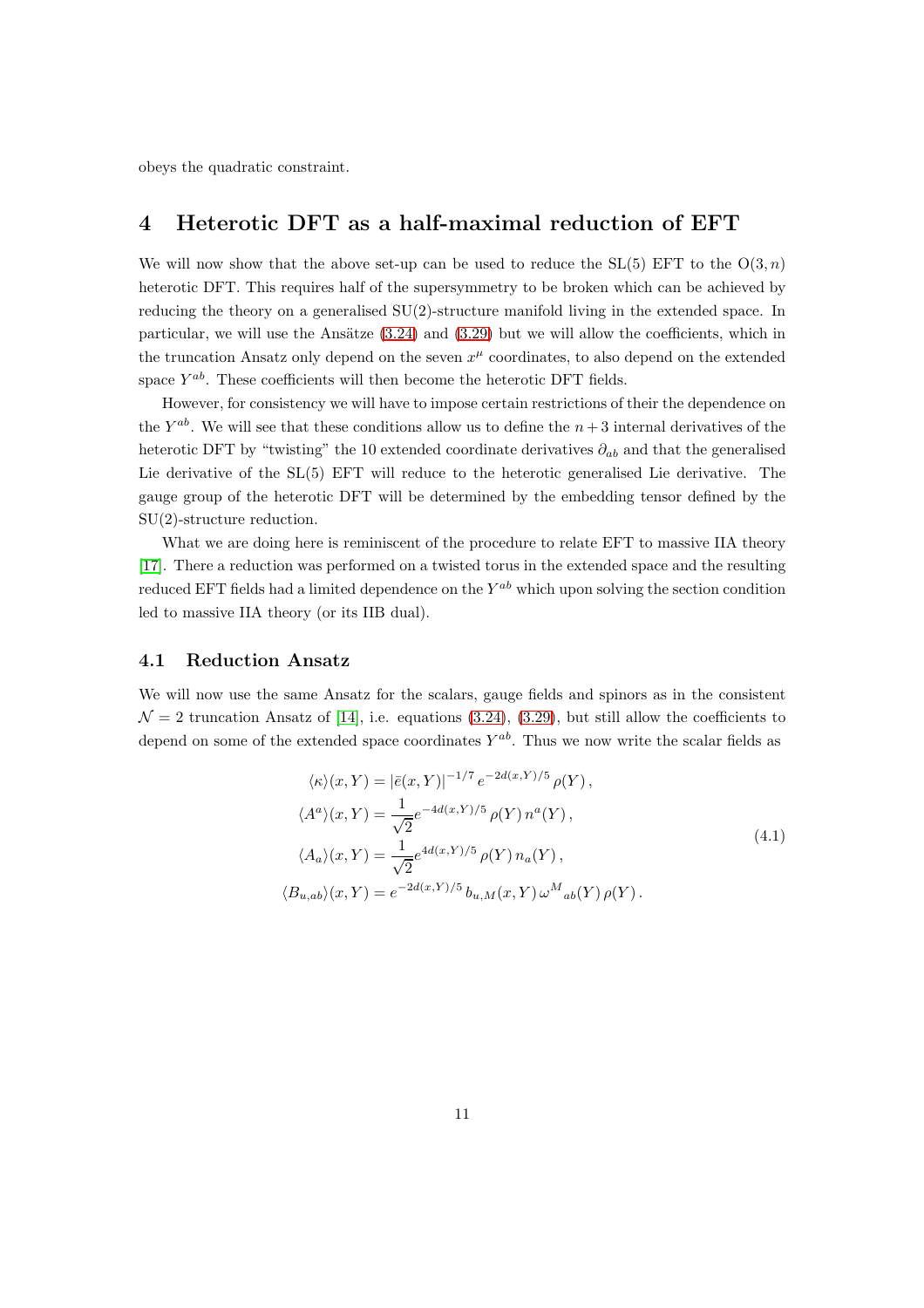and for the gauge fields and external vielbein

$$
\langle A_{\mu}{}^{ab}\rangle(x,Y) = A_{\mu}{}^{M}(x,Y)\,\omega_{M}{}^{ab}(Y)\,\rho(Y),
$$
  
\n
$$
\langle \mathcal{B}_{\mu\nu,a}\rangle(x,Y) = -4B_{\mu\nu}(x,Y)\,n_{a}(Y)\,\rho^{2}(Y),
$$
  
\n
$$
\langle \mathcal{C}_{\mu\nu\gamma}{}^{a}\rangle(x,Y) = C_{\mu\nu\gamma}(x,Y)\,n^{a}(Y)\,\rho^{3}(Y),
$$
  
\n
$$
\langle \mathcal{D}_{\mu\nu\gamma\sigma\,ab}\rangle(x,Y) = D_{\mu\nu\gamma\sigma\,M}(x,Y)\omega^{M}{}_{ab}(Y)\,\rho^{4}(Y),
$$
  
\n
$$
\langle e_{\mu}{}^{\bar{\mu}}\rangle(x,Y) = \bar{e}_{\bar{\mu}}{}^{\mu}(x,Y)\,e^{-2d(x,Y)/5}\,\rho(Y),
$$
\n(4.2)

where will show that  $\bar{e}_{\bar{\mu}}{}^{\mu}$  is the string-frame vielbein of the heterotic DFT, and the factor of  $-4$ allows us to make contact with the conventions in [\[22\]](#page-23-9).

Exactly as for the truncation Ansatz we require the sections  $\rho$ ,  $n^a$ ,  $n_a$  and  $\omega_{M,ab}$  to satisfy the same consistency condition as those required for consistent truncations, see section [3.2.](#page-7-0) Therefore we impose equations [\(3.31\)](#page-10-2) and [\(3.30\)](#page-10-1) and require that the embedding tensor, given in equations [\(3.34\)](#page-10-3) and [\(3.33\)](#page-10-4), as well as the singlet deformations [\(3.35\)](#page-10-5) are constant and satisfy the quadratic constraint. To allow for a close comparison to the heterotic DFT formulation in [\[10,](#page-22-8) [11,](#page-22-9) [16\]](#page-23-3) we will take  $f_M = \xi_M = \Theta = 0$ . It is however easy to include these, although when  $\xi_M \neq 0$  we will not obtain a consistent action principle.

However, let us emphasise that we are not performing a truncation because the fields  $\bar{e}$ , d,  $b_u{}^M$ ,  $A_\mu{}^M$ ,  $B_{\mu\nu}$ ,  $C_{\mu\nu\rho}$  are still allowed to depend on  $Y^{ab}$ . Instead, we are performing a reduction of the theory, which as we will see produces the heterotic  $SO(3, n)$  DFT with a  $7 + 3$  split. This is similar to the procedure used in [\[17\]](#page-23-4) to obtain massive IIA from EFT.

Recall that the compatibility condition [\(3.2\)](#page-5-2) implies that

$$
b_{u,M}b_v{}^M = \delta_{uv}\,,\tag{4.3}
$$

and this allows us to define the generalised metric as

$$
\mathcal{H}_{MN} = 2b_{u,M}b^u{}_N - \eta_{MN} \,. \tag{4.4}
$$

We see that the  $b_{u,M}$  appear exactly like the frame fields in DFT [\[16,](#page-23-3)45]. We will see in section [5.1](#page-16-1) that indeed the frame formulation appears naturally from the SU(2)-reduction of EFT. We will also make use of the left- and right-moving projectors

$$
P_{MN}^{-} = b_{u,M}b^{u}{}_{N} = \frac{1}{2} (\eta_{MN} - \mathcal{H}_{MN}),
$$
  
\n
$$
P_{MN}^{+} = \eta_{MN} - b_{u,M}b^{u}{}_{N} = \frac{1}{2} (\eta_{MN} + \mathcal{H}_{MN}).
$$
\n(4.5)

#### <span id="page-12-0"></span>4.2 Doublet and closure conditions

In addition to the differential conditions imposed on the sections  $\rho$ ,  $n_a$ ,  $n^a$  and  $\omega_{M,ab}$  we must also impose certain differential constraints on the fields of the reduced theory because these now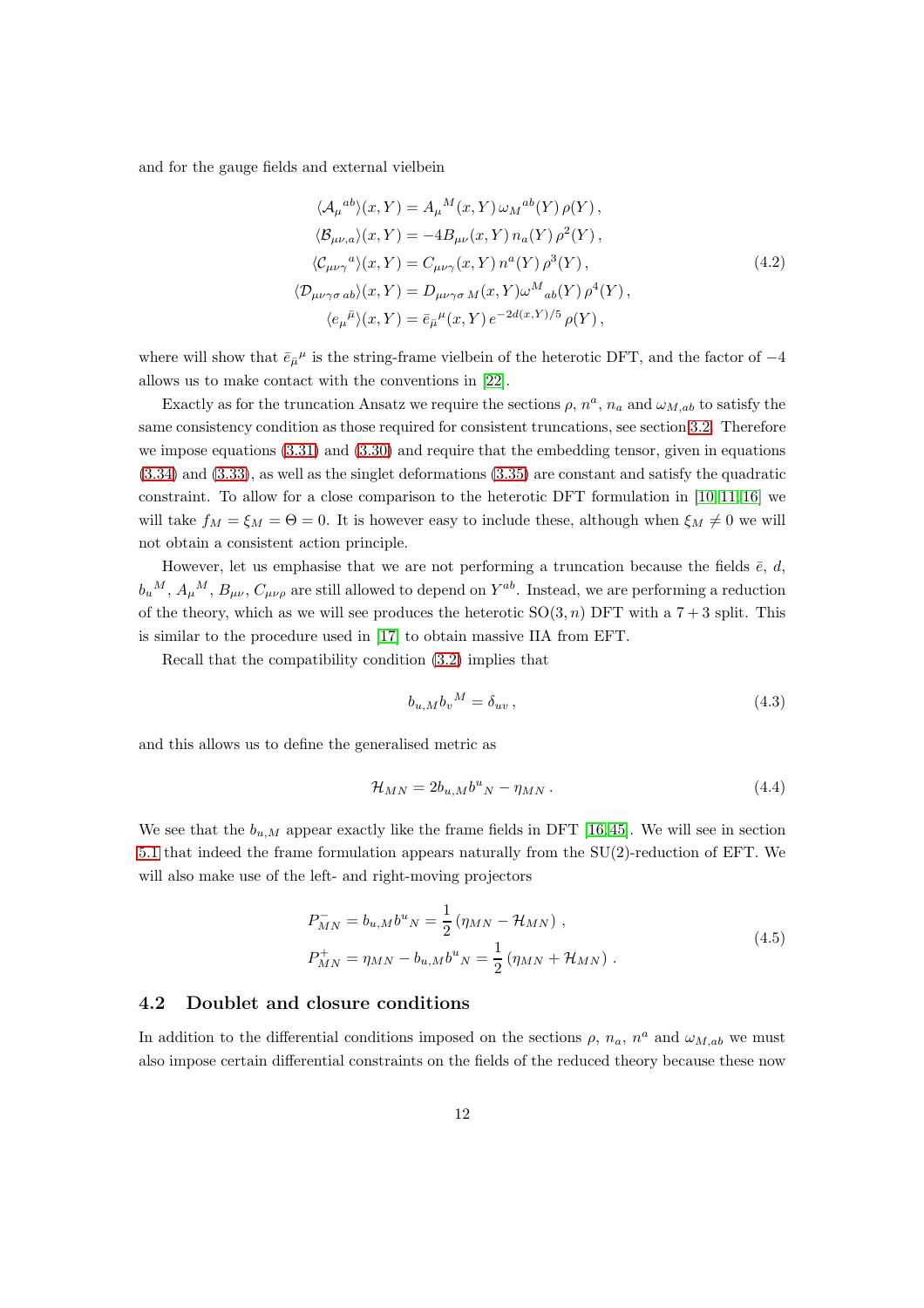carry dependence on the extended space.

As discussed in [3.2](#page-7-0) and in more length in [\[14\]](#page-23-1), we must project out the doublets of  $SU(2)_S$ in order to have a  $\mathcal{N} = 2$  theory. Here this now means that we require that the fields of the reduced EFT do not depend on the doublet coordinates, i.e.

$$
n^a \partial_{ab} d = n^a \partial_{ab} a = n^a \partial_{ab} b_{u,M} = \dots = 0.
$$
 (4.6)

This removes the dependence on four coordinates so that the reduced theory is left with a sixdimensional extended coordinate space.

Furthermore, we require that the remaining dependence on these  $(1,3) \oplus (3,1)$  coordinates can be expanded in terms of the sections  $\omega_M{}^{ab}$ , i.e.

$$
\partial_{ab} = \frac{1}{4} \omega_{ab}{}^M \omega_M{}^{cd} \partial_{cd} \,, \tag{4.7}
$$

when acting on any of the fields in the reduced theory, e.g. for a vector  $V^M$ 

$$
\partial_{ab}V^M = \frac{1}{4}\omega_{ab}{}^M \omega_M{}^{cd} \partial_{cd}V^M . \qquad (4.8)
$$

#### <span id="page-13-0"></span>4.3 Reduced extended space and  $O(3, n)$  section condition

Because the derivatives acting on the reduced fields can be expanded in the  $\omega_{M,ab}$ 's we can introduce the "twisted" derivatives

$$
D_M V^N = \frac{1}{2} \rho \,\omega_M{}^{cd} \partial_{cd} V^N \,, \tag{4.9}
$$

and as we will see these will become the  $n + 3$  derivatives of the extended heterotic space as in [\[16\]](#page-23-3). In order for this identification to work, we require their commutator to vanish, i.e.

$$
[D_M, D_N]V^P = 0, \t\t(4.10)
$$

for a generic object  $V^P$  of the reduced theory. We can write

$$
[D_M, D_N] = \frac{1}{2\rho} \mathcal{L}_{\tilde{\omega}_M} \tilde{\omega}_N{}^P D_P - \frac{3}{2} \tilde{\omega}_N{}^{[ab} \partial_{ab} \tilde{\omega}_M{}^{cd]} \partial_{cd} \,, \tag{4.11}
$$

and using the result of section [3.2.2](#page-10-0) we find

$$
[D_M, D_N] = f_{MN}{}^P D_P - \frac{3}{2} \tilde{\omega}_N{}^{[ab} \partial_{ab} \tilde{\omega}_M{}^{cd]} \partial_{cd}.
$$
 (4.12)

The first term is thus proportional to the embedding tensor of the extended space while the second term is proportional to the section condition acting on the background and the objects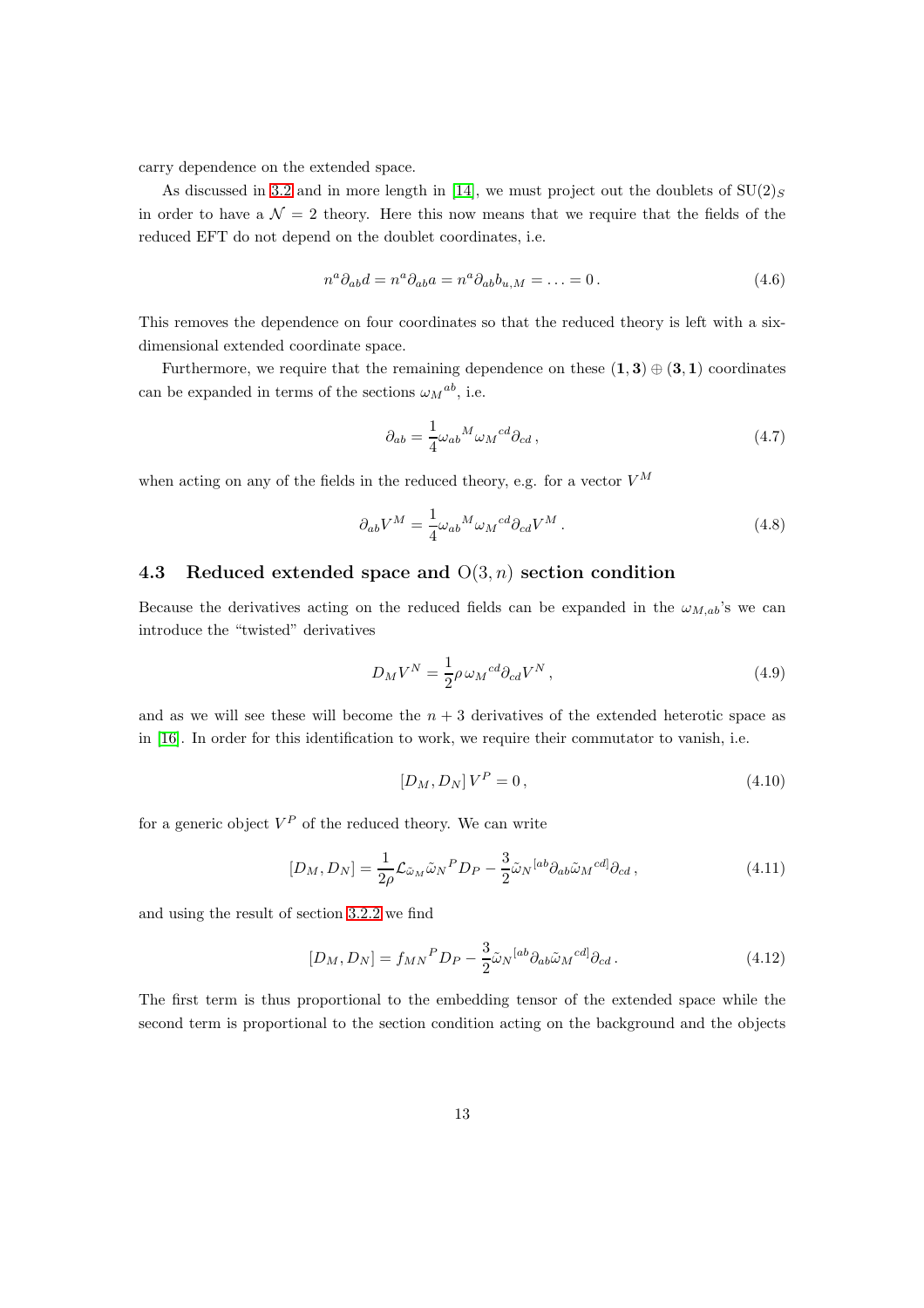of the reduced theory. We now impose both conditions separately, i.e.

$$
\tilde{\omega}_N{}^{ab} \partial_{[ab}\tilde{\omega}_{[M]}{}^{cd} \partial_{cd]} V^N = 0, \qquad (4.13)
$$

as well as

$$
f_{MN}{}^P D_P V^Q = 0, \qquad (4.14)
$$

where as before  $V^M$  denotes a generic object of the reduced theory. Given these conditions the derivatives  $D_M$  commute and thus we can treat them as if they were  $(n+3)$  partial derivatives. The condition

$$
f_{MN}{}^P \partial_P V^N = 0 \,, \tag{4.15}
$$

is precisely the condition imposed in heterotic DFT, where  $f_{MN}{}^P$  is the embedding tensor encoding the gauge group of the heterotic supergravity [\[16\]](#page-23-3). Thus we see the first evidence that the embedding tensor of the  $SU(2)$ -structure reduction defines the gauge group of the heterotic DFT.

We should mention that in the case of massive IIA [\[17\]](#page-23-4) a similar analysis is used to show that the reduced theory has a more restricted "section condition". This implies that the reduced theory can only contain 10-dimensional solutions, not 11-dimensional ones, as we expect for a theory with a Roman's mass parameter.

Returning to the SU(2)-reduction, it may at first seem strange that we can treat the  $(n+3)$ derivatives as if they were coordinate derivatives  $\partial_M$  even though we started off with only a 10dimensional extended space. How can all the  $(n+3)$  derivatives be independent? The answer is of course that they are not but when acting on fields in the reduced theory they can be treated as such because the fields do not have arbitrary coordinate dependence. Their coordinate dependence is restricted by the EFT section condition which we have not yet imposed. This now takes the form

$$
\partial_{[ab}V^P \partial_{cd]} W^Q = \frac{1}{3!} \rho^{-2} \epsilon_{abcde} \eta^{MN} n^e \partial_M V^P \partial_N W^Q = 0, \qquad (4.16)
$$

and similarly for double derivatives, where  $V^P$  and  $W^Q$  represent arbitrary  $O(3, n)$  fields. Thus we obtain the  $O(3, n)$  section condition

$$
\eta^{MN}\partial_M f \partial_N g = \eta^{MN}\partial_M \partial_N f = 0, \qquad (4.17)
$$

for any fields  $f$  and  $g$  of the reduced theory. This implies that the reduced fields can only depend on three coordinates and thus although we formally use the objects  $\partial_M$ , only three of these are ever non-zero.

#### <span id="page-14-0"></span>4.4 Heterotic generalised Lie derivative

Let us now show that with the Ansatz described in section [4.1](#page-11-1) above, the EFT generalised Lie derivative reduces to the heterotic DFT generalised Lie derivative.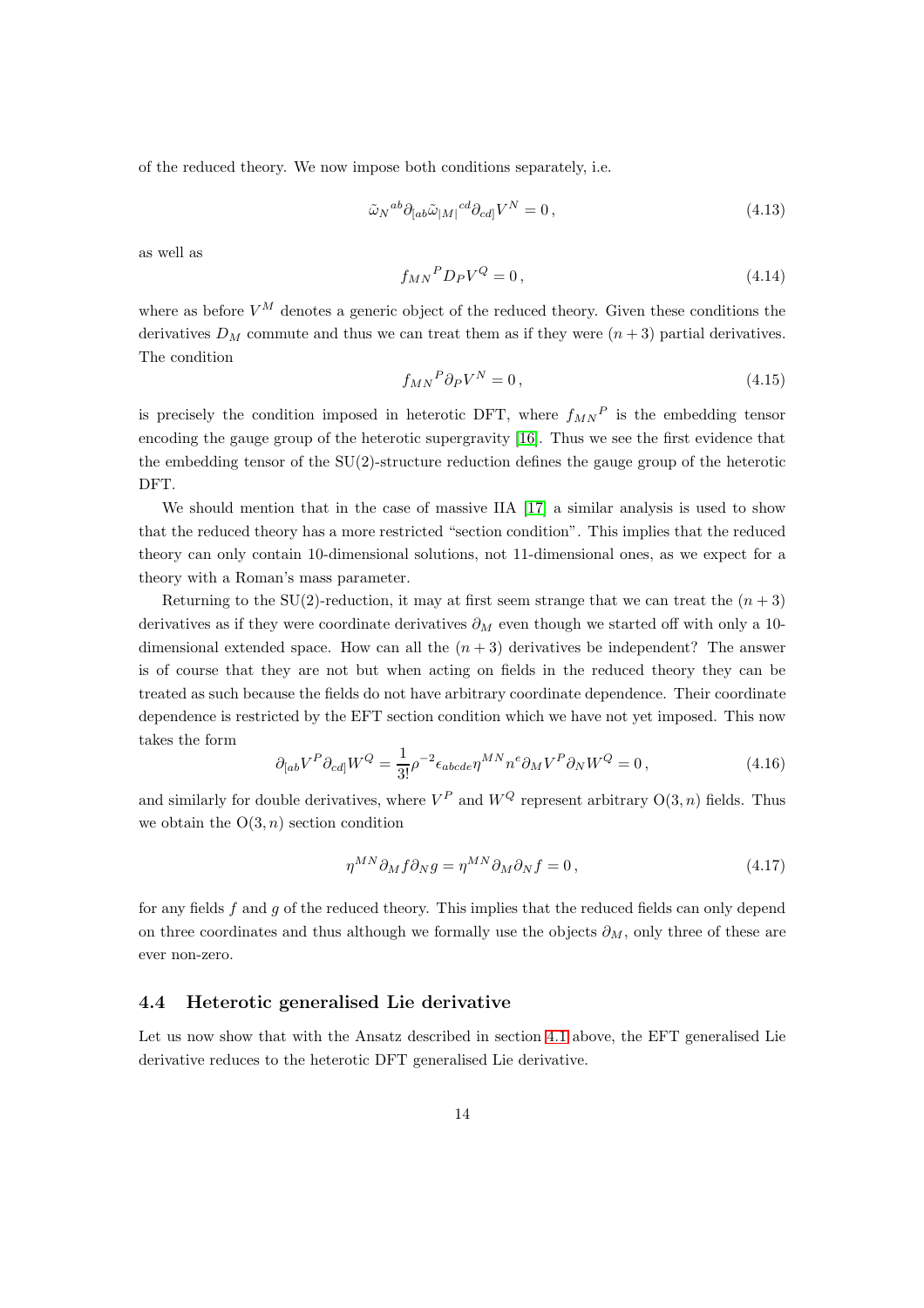We wish to calculate the generalised Lie derivative of two generalised vectors

$$
\langle \Lambda^{ab} \rangle = \Lambda^M(x, Y) \rho(Y) \,\omega_M{}^{ab}(Y) \,, \qquad \langle V^{ab} \rangle = V^M(x, Y) \rho(Y) \,\omega_M{}^{ab}(Y) \,, \tag{4.18}
$$

where as discussed we now let  $\Lambda^M(x, Y)$  and  $V^M(x, Y)$  only depend on the external seven coordinates  $x^{\mu}$  and the  $(3,1) \oplus (1,3)$  extended coordinates. We then find

$$
\langle \mathcal{L}_{\Lambda} V^{ab} \rangle = \frac{1}{2} \Lambda^M \tilde{\omega}_M{}^{cd} \tilde{\omega}_N{}^{ab} \partial_{cd} V^N + \frac{1}{2} V^N \tilde{\omega}_N{}^{ab} \tilde{\omega}_M{}^{cd} \partial_{cd} \Lambda^M - 2 V^N \tilde{\omega}_N{}^{c[b} \tilde{\omega}_M{}^{a]d} \partial_{cd} \Lambda^M + \Lambda^M V^N \mathcal{L}_{\tilde{\omega}_M} \tilde{\omega}_N{}^{ab} = \bar{\mathcal{L}}_{\Lambda} V^{ab} + f_{MN}{}^P V^M \Lambda^N \tilde{\omega}_P{}^{ab} ,
$$
\n(4.19)

where we have used  $(3.34)$  to write the final term as the embedding tensor defined by the SU(2)structure, and we have defined

$$
\bar{\mathcal{L}}_{\Lambda}V^{ab} = \tilde{\omega}_M{}^{ab} \left( \frac{1}{2} \Lambda^N \tilde{\omega}_N{}^{cd} \partial_{cd} V^M + \frac{1}{2} V^M \tilde{\omega}_N{}^{cd} \partial_{cd} \Lambda^N \right) - 2 V^N \tilde{\omega}_N{}^{cb} \tilde{\omega}_M{}^{al} \partial_{cd} \Lambda^M. \tag{4.20}
$$

The first two terms are just

$$
\frac{1}{2}\Lambda^N \tilde{\omega}_N{}^{cd} \partial_{cd} V^M + \frac{1}{2} V^M \tilde{\omega}_N{}^{cd} \partial_{cd} \Lambda^N = \Lambda^N \partial_N V^M + V^M \partial_N \Lambda^N, \tag{4.21}
$$

where as we discussed above we defined

$$
\partial_M = \frac{1}{2} \rho \,\omega_M{}^{ab} \partial_{ab} \,. \tag{4.22}
$$

For the last term we use [\(3.22\)](#page-8-3) to write

$$
\omega^M{}_{ab}\omega_N{}^{ca}\omega_P{}^{bd} = -2\omega_N{}^{cd}\delta_P^M + \eta_{NP}\omega^{M,bc} \,. \tag{4.23}
$$

Hence we find

$$
\bar{\mathcal{L}}_{\Lambda}V^{ab} = \tilde{\omega}_{M}{}^{ab} \left( \Lambda^{N} \partial_{N} V^{M} + V^{M} \partial_{N} \Lambda^{N} - 2V^{(M} \partial_{N} \Lambda^{N)} + \eta^{MP} \eta_{NQ} V^{N} \partial_{P} \Lambda^{Q} \right)
$$
\n
$$
= \tilde{\omega}_{M}{}^{ab} \bar{\mathcal{L}}_{\Lambda} V^{M}, \qquad (4.24)
$$

where

$$
\bar{\mathcal{L}}_{\Lambda}V^{M} = \Lambda^{N}\partial_{N}V^{M} - V^{N}\partial_{N}\Lambda^{M} + \eta^{MP}\eta_{NQ}V^{N}\partial_{P}\Lambda^{Q}, \qquad (4.25)
$$

is precisely the  $SO(3, n)$  generalised Lie derivative with no gauging. Putting everything together we obtain

$$
\langle \mathcal{L}_{\Lambda} V^{ab} \rangle = \tilde{\omega}_M{}^{ab} L_{\Lambda} V^M , \qquad (4.26)
$$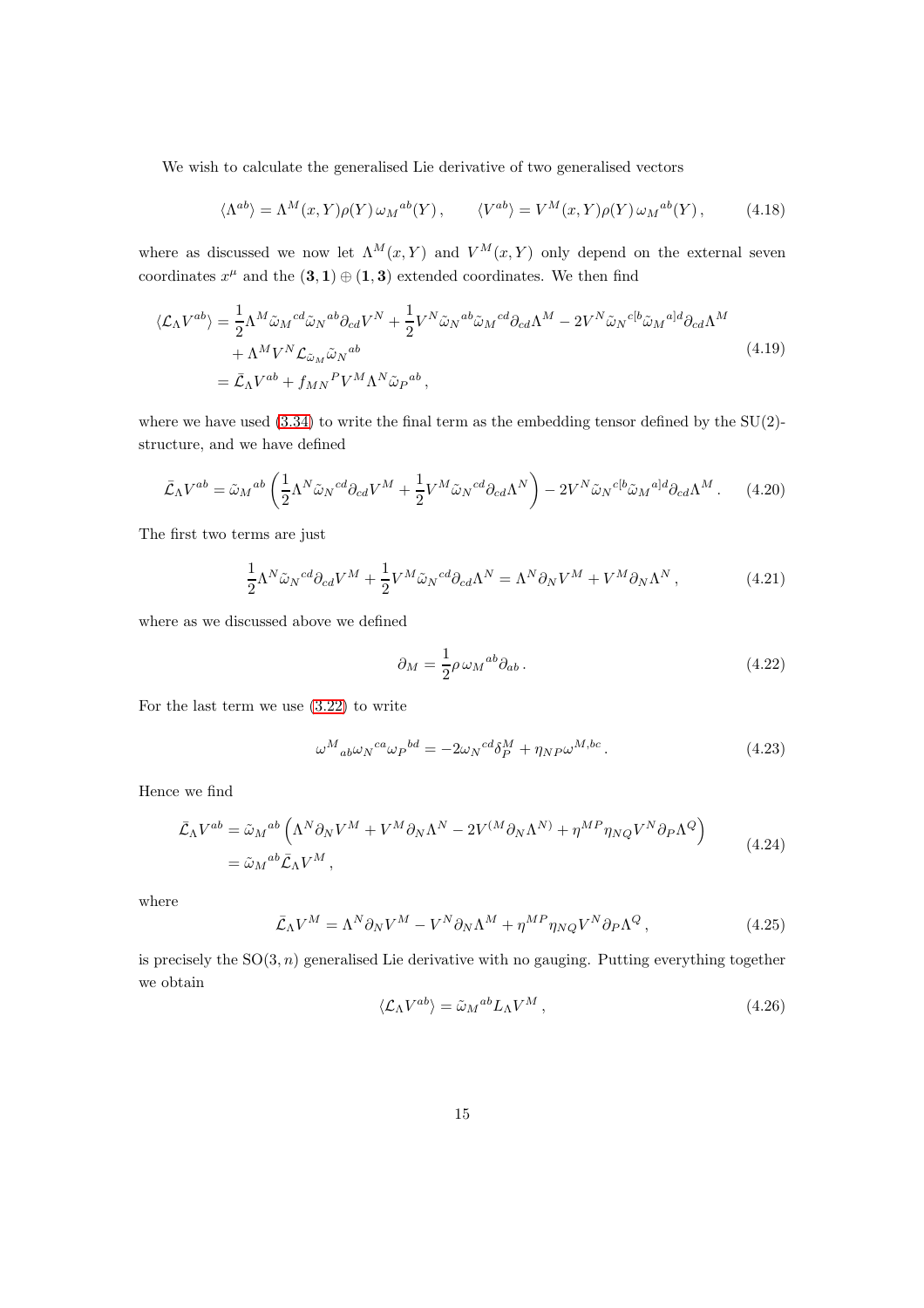where we defined

<span id="page-16-2"></span>
$$
L_{\Lambda}V^{M} = \Lambda^{N}\partial_{N}V^{M} - V^{N}\partial_{N}V^{M} + \eta^{MP}\eta_{NQ}V^{N}\partial_{P}\Lambda^{Q} + f_{NP}{}^{M}V^{N}\Lambda^{P}.
$$
 (4.27)

This is the generalised Lie derivative of the heterotic DFT, with gauge group defined by the embedding tensor  $f_{NP}^M$ , see equation (3.6) of [\[16\]](#page-23-3).

### <span id="page-16-0"></span>5 Heterotic Action

We will now show how the EFT action reduces to that of the heterotic DFT [\[16\]](#page-23-3) with a Kaluza-Klein split with seven external dimensions [\[22\]](#page-23-9).

#### <span id="page-16-1"></span>5.1 Heterotic scalar potential

Using the Ansatz [\(3.24\)](#page-9-1) it is easy to show that the EFT scalar potential reduces to the scalar potential of the heterotic DFT. Let us begin by evaluating the intrinsic torsion with the Ansatz [\(3.24\)](#page-9-1) and using [\(3.34\)](#page-10-3), [\(3.33\)](#page-10-4) and [\(3.35\)](#page-10-5). As we discussed earlier we take  $f_M = \xi_M = \Theta = 0$ to allow for a close comparison with [\[16\]](#page-23-3). We find that the doublets of  $SU(2)_S$  vanish exactly as required. The remaining irreducible representations become

$$
\langle S \rangle = \frac{1}{2\rho} e^{-8d/5} \Theta,
$$
  
\n
$$
\langle T \rangle = \frac{1}{6\rho} e^{2d/5} \epsilon^{uvw} \Omega_{uvw},
$$
  
\n
$$
\langle T_u \rangle = \frac{1}{\rho\sqrt{2}} e^{2d/5} \left[ \Omega_u + \frac{4}{7} b_u{}^M \partial_M \ln|e| \right],
$$
  
\n
$$
\langle S_u \rangle = \frac{\sqrt{2}}{\rho} e^{2d/5} \left[ \Omega_u + \frac{6}{7} b_u{}^M \partial_M \ln|e| \right],
$$
  
\n
$$
\langle T_{ab} \rangle = \frac{1}{28\rho\sqrt{2}} P_+^M{}_N \omega^N{}_{ab} \partial_M \ln|e|,
$$
  
\n
$$
\langle T^u{}_{ab} \rangle = \frac{1}{12\rho\sqrt{2}} e^{uvw} e_{\bar{u}}{}^M \omega_{M,ab} \Omega_{vw}{}^{\bar{u}}.
$$
\n(5.1)

<span id="page-16-3"></span>Here we have defined the generalised coefficients of anholonomy  $\Omega_{uvw}$  as in [\[16\]](#page-23-3) (see also [\[11\]](#page-22-9), [\[18\]](#page-23-5), [\[45\]](#page-25-1)). That is,

$$
\Omega_{uvw} = (L_{b_{[u}} b_v^N) b_{w]N}, \qquad (5.2)
$$

in terms of the generalised Lie derivative of the heterotic DFT including the gaugings, i.e. [\(4.27\)](#page-16-2), and

$$
\Omega_u = \partial_M b_u{}^M - 2b_u{}^M \partial_M d. \tag{5.3}
$$

Furthermore,  $e_{\bar{u}}^M$ , with  $\bar{u} = 1, \ldots, n$  represent the *n* right-moving vielbeine of the generalised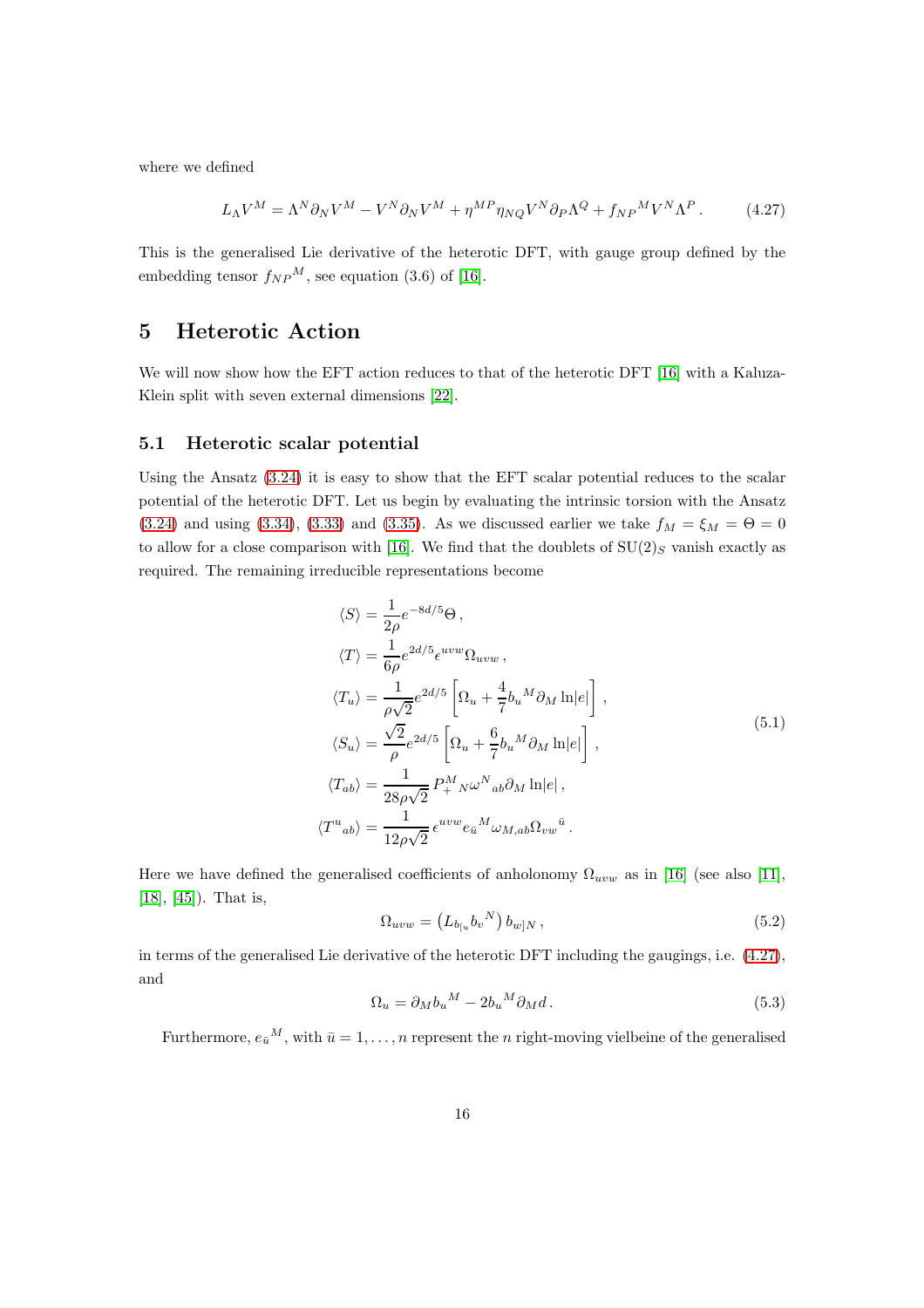metric satisfying

$$
P_{+~N}^{M}e_{\bar{u}}{}^{N} = e_{\bar{u}}{}^{M}, \qquad P_{+}^{MN} = e_{\bar{u}}{}^{M}e^{\bar{v}N}\eta^{\bar{u}\bar{v}}, \qquad (5.4)
$$

with  $\eta^{\bar{u}\bar{v}}$  an  $O(n)$  metric which is not necessarily constant, and  $\Omega_{uv}{}^{\bar{u}}$  is similarly defined in terms of these generalised vielbeins, see [\[16\]](#page-23-3).

Plugging [\(5.1\)](#page-16-3) into [\(3.12\)](#page-7-1) and using the Ansatz for the metric [\(3.29\)](#page-9-2) in [\(3.14\)](#page-7-2) we find the heterotic DFT scalar potential in the frame formulation [\[16\]](#page-23-3).

$$
\langle |e|V\rangle = \rho^5 |\bar{e}| e^{-2d} \left[ \frac{1}{12} \Omega_{uvw} \Omega^{uvw} + \frac{1}{4} \eta_{\bar{u}\bar{v}} \Omega_{uv}{}^{\bar{u}} \Omega^{uv\bar{v}} + \frac{1}{2} \Omega_u \Omega^u + \Omega^u b_u{}^M \partial_M \ln|e| \right] -\frac{1}{4} \mathcal{H}^{MN} \partial_M g^{\mu\nu} \partial_N g_{\mu\nu} \right].
$$
 (5.5)

### <span id="page-17-0"></span>5.2 Heterotic kinetic and topological terms

We have already shown in section [4.4](#page-14-0) that the EFT generalised Lie derivative reduces to that of the heterotic DFT. This means that the external covariant derivative of the EFT [\[3\]](#page-22-2), defined as

$$
D_{\mu} = \partial_{\mu} - \mathcal{L}_{A_{\mu}} \,, \tag{5.6}
$$

will also reduce to the heterotic external covariant derivative, see e.g. [\[22\]](#page-23-9) for the  $O(d, d)$  version thereof.

For example, we find

$$
\langle D_{\mu}B_{u,ab}\rangle = \omega_{M,ab} \left[ \partial_{\mu} \left( b_{u}{}^{M} e^{-2d/5} \right) - L_{A_{\mu}} \left( b_{u}{}^{M} e^{-2d/5} \right) \right],
$$
  
\n
$$
\langle D_{\mu}A^{a}\rangle = \frac{1}{\sqrt{2}} n^{a} \left( \partial_{\mu} e^{-4d/5} - L_{A_{\mu}} e^{-4d/5} \right),
$$
  
\n
$$
\langle D_{\mu}\kappa \rangle = \rho \left[ \partial_{\mu} \left( |\bar{e}|^{1/7} e^{-2d/5} \right) - L_{A\mu} \left( |\bar{e}|^{1/7} e^{-2d/5} \right) \right],
$$
\n(5.7)

where one can read off

$$
L_{A_{\mu}}\left(e^{-2d/5}b_{u}{}^{M}\right) = A_{\mu}{}^{N}\partial_{N}\left(e^{-2d/5}b_{u}{}^{M}\right) - e^{-2d/5}b_{u}{}^{N}\partial_{N}A_{\mu}{}^{M} + e^{-2d/5}b_{u}{}^{N}\partial^{M}A_{\mu}{}^{N} + \frac{1}{5}e^{-2d/5}b_{u}{}^{M}\partial_{N}A_{\mu}{}^{N} + f_{NP}{}^{M}A_{\mu}{}^{N}b_{u}{}^{P},
$$
\n
$$
L_{A_{\mu}}e^{-4d/5} = A_{\mu}{}^{N}\partial_{N}e^{-4d/5} + \frac{2}{5}e^{-4d/5}\partial_{N}A_{\mu}{}^{N},
$$
\n
$$
L_{A_{\mu}}\left(|\bar{e}|^{1/7}e^{-2d/5}\right) = A_{\mu}{}^{N}\partial_{N}\left(|\bar{e}|^{1/7}e^{-2d/5}\right) + \frac{1}{5}|\bar{e}|^{1/7}e^{-2d/5}\partial_{N}A_{\mu}{}^{N}.
$$
\n
$$
(5.8)
$$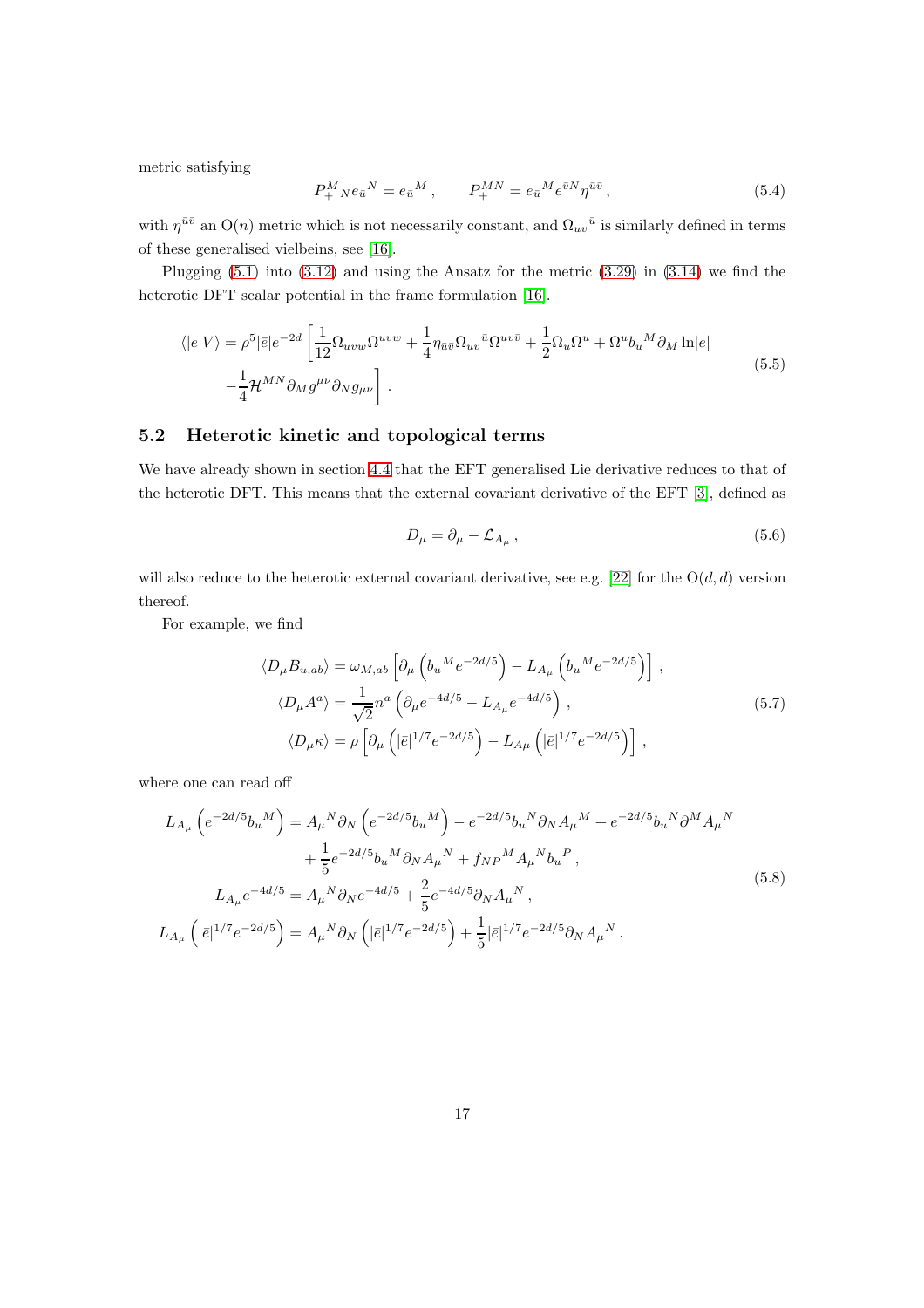These equations imply that

$$
L_{A_{\mu}}b_{u}{}^{M} = A_{\mu}{}^{N}\partial_{N}b_{u}{}^{M} - b_{u}{}^{N}\partial_{N}A_{\mu}{}^{M} + b_{u}{}^{N}\partial^{M}A_{\mu}{}^{N} + f_{NP}{}^{M}A_{\mu}{}^{N}b_{u}{}^{P},
$$
  
\n
$$
L_{A_{\mu}}e^{-2d} = A_{\mu}{}^{N}\partial_{N}e^{-2d} + e^{-2d}\partial_{N}A_{\mu}{}^{N},
$$
  
\n
$$
L_{A_{\mu}}|\bar{e}| = A_{\mu}{}^{N}\partial_{N}|\bar{e}|.
$$
\n(5.9)

Thus, we can see that  $b_u{}^M$  transforms as a  $O(3, n)$  vector field,  $e^{-2d}$  as a scalar density of weight 1 and  $|\bar{e}|$  as a scalar, exactly as in the heterotic DFT.

The same computation for the full external vielbein and the gauge fields shows that  $\bar{e}_{\mu}{}^{\bar{\mu}}$ transforms as a scalar,  $A_\mu{}^M$  as a  $O(3, n)$  vector and  $B_{\mu\nu}$  and  $C_{\mu\nu\rho}$  as scalars with respect to the heterotic generalised Lie derivative. Thus we see that the EFT covariant derivative  $D_{\mu}$  reduces to that of the heterotic DFT which we label by

$$
\mathfrak{D}_{\mu} = \partial_{\mu} - L_{A_{\mu}} \,. \tag{5.10}
$$

We can now compute

$$
\langle D_{\mu}A^{a}\rangle = -\frac{4}{5\sqrt{2}}e^{-4d/5}n^{a}\mathfrak{D}_{\mu}d,
$$
  

$$
\langle (D_{\mu}B_{u,ab}D_{\nu}B^{u}{}_{cd})\epsilon^{abcde}A_{e}\rangle = 2\sqrt{2}\mathfrak{D}_{\mu}b_{u}{}^{M}\mathfrak{D}_{\nu}b^{u}{}_{M} + \frac{24\sqrt{2}}{25}\mathfrak{D}_{\mu}d\mathfrak{D}_{\nu}d.
$$
\n
$$
(5.11)
$$

Using

$$
\partial_{\mu} \mathcal{H}^{MN} \partial_{\nu} \mathcal{H}_{MN} = 8 \partial_{\mu} b_{u}{}^{N} \partial_{\nu} b^{u}{}_{N} , \qquad (5.12)
$$

we can rewrite the second equation as

$$
\langle (D_{\mu}B_{u,ab}D_{\nu}B^{u}{}_{cd})\,\epsilon^{abcde}A_{e}\rangle = \frac{\sqrt{2}}{4}\mathfrak{D}_{\mu}\mathcal{H}^{MN}\mathfrak{D}_{\nu}\mathcal{H}_{MN} + \frac{24\sqrt{2}}{25}\mathfrak{D}_{\mu}d\mathfrak{D}_{\nu}d. \tag{5.13}
$$

Thus, the scalar kinetic terms reduce to

$$
\langle |e|L_{\text{SK}}\rangle = \langle |e|g^{\mu\nu}\left(\frac{1}{2\sqrt{2}}D_{\mu}B_{u,ab}D_{\nu}B^{u}_{cd}\epsilon^{abcde}A_{e} - 14D_{\mu}A^{a}D_{\nu}A_{a}\right)\rangle
$$
  
=  $\rho^{5}|\bar{e}|e^{-2d}\left(\frac{1}{8}\bar{g}^{\mu\nu}\mathfrak{D}_{\mu}\mathcal{H}^{MN}\mathfrak{D}_{\nu}\mathcal{H}_{MN} + 4\bar{g}^{\mu\nu}\mathfrak{D}_{\mu}d\mathfrak{D}_{\nu}d\right),$  (5.14)

which are the the scalar kinetic terms of the heterotic DFT in a Kaluza-Klein split, see e.g. [\[22\]](#page-23-9).

Let us now consider the reduction of the field strengths using [\(3.29\)](#page-9-2). We find

$$
\langle \mathcal{F}_{\mu\nu}{}^{ab} \rangle = \rho \omega_M{}^{ab} F_{\mu\nu}{}^M ,
$$
  

$$
\langle \mathcal{H}_{\mu\nu\gamma a} \rangle = -4\rho^2 n_a H_{\mu\nu\gamma} ,
$$
  

$$
\langle \mathcal{J}_{\mu\nu\gamma\sigma}{}^a \rangle = \rho^3 n^a J_{\mu\nu\gamma\sigma} ,
$$
 (5.15)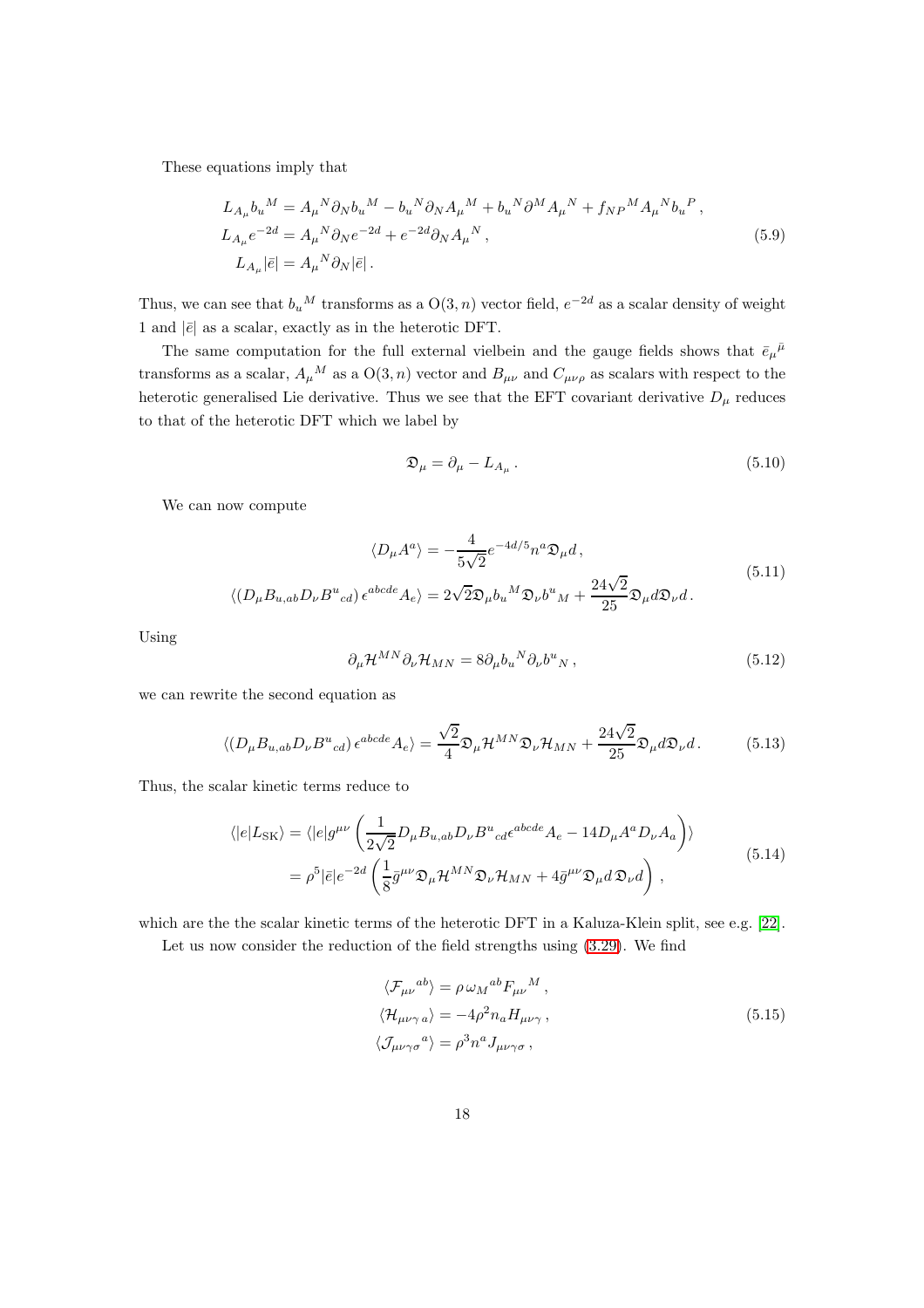where  $F_{\mu\nu}{}^M$ ,  $H_{\mu\nu\gamma}$  and  $J_{\mu\nu\gamma\sigma}$  are the reduced field strength of the Kaluza-Klein split heterotic DFT [\[22\]](#page-23-9), i.e.

$$
F_{\mu\nu}{}^{M} = 2\partial_{[\mu}A_{\nu]}{}^{M} - [A_{\mu}, A_{\nu}]_{C}^{M} - \partial^{M}B_{\mu\nu},
$$
  
\n
$$
H_{\mu\nu\rho} = 3\mathfrak{D}_{[\mu}B_{\nu\rho]} + 3\partial_{[\mu}A_{\nu}{}^{M}A_{\rho]M} - A_{[\mu}{}^{M}[A_{\nu}, A_{\rho]}]_{C,M},
$$
  
\n
$$
J_{\mu\nu\rho\sigma} = 4\mathfrak{D}_{[\mu}C_{\nu\rho\sigma]} + \partial^{M}D_{\mu\nu\rho\sigma,M}.
$$
\n(5.16)

Here

$$
[A_{\mu}, A_{\nu}]_{C}^{M} = \frac{1}{2} \left( L_{A_{\mu}} L_{A_{\nu}} - L_{A_{\nu}} A_{\mu} \right), \qquad (5.17)
$$

is the antisymmetrised heterotic generalised Lie derivative. Because the three form decouples from the two-form, it is not necessary to include it in the Kaluza-Klein split DFT tensor hierarchy.

With the above reduction it is easy to see that

$$
\langle |e|L_{\text{kin,vectors}}\rangle = \rho^5 |\bar{e}|e^{-2d}\bar{g}^{\mu\gamma}\bar{g}^{\nu\sigma}F_{\mu\nu}{}^M F_{\gamma\sigma}{}^N (2b_{u,M}b^u{}_N - \eta_{MN})
$$
  

$$
= -\rho^5 |\bar{e}|e^{-2d}\bar{g}^{\mu\gamma}\bar{g}^{\nu\sigma}F_{\mu\nu}{}^M F_{\gamma\sigma}{}^N \mathcal{H}_{MN} , \qquad (5.18)
$$

which is the correct kinetic term for the vector fields. Similarly, we reduce the kinetic term for the two-form potentials

$$
L_{kin,2-form} = -\frac{1}{48} \mathcal{H}_{\mu\nu\rho,a} \mathcal{H}^{\mu\nu\rho}{}_{b} A^{a} A^{b} , \qquad (5.19)
$$

to find

$$
\langle |e|L_{\text{kin},2\text{-form}} \rangle = -\frac{1}{6} \rho^5 |\bar{e}| e^{-2d} \bar{g}^{\mu \sigma} \bar{g}^{\nu \rho} \bar{g}^{\gamma \lambda} H_{\mu \nu \gamma} H_{\sigma \rho \lambda} , \qquad (5.20)
$$

again reproducing the correct kinetic term for the two-form potentials.

Finally, it is easy to see from [\[14\]](#page-23-1) that the topological term vanishes in the reduction. Thus neither the three-form potential nor its four-form field strength appear in the action as required.

## <span id="page-19-0"></span>6 M-theory / Heterotic duality

Let us now use the results presented here and in [\[14\]](#page-23-1) to discuss the M-theory / heterotic duality in the context of the SL(5) EFT. Consider the SL(5) EFT with a K3 surface in the extended space. We can now perform a consistent truncation in two ways.

We let  $i, j = 1, ..., 4$  label the four coordinates on which the K3 surface depends. These are embedded into  $Y^{ab}$  as  $Y^{i5}$ . We further let  $\rho \omega_{M,ij}$  be the 22 harmonic two-forms of the K3 surface. Furthermore we take  $n^5 = n_5 = 1$  and  $\rho = \text{constant}$ . Thus we have that

$$
\tilde{\omega}_M{}^{ab} = \rho \epsilon^{abcde} \omega_{M,cd} n_e \,, \tag{6.1}
$$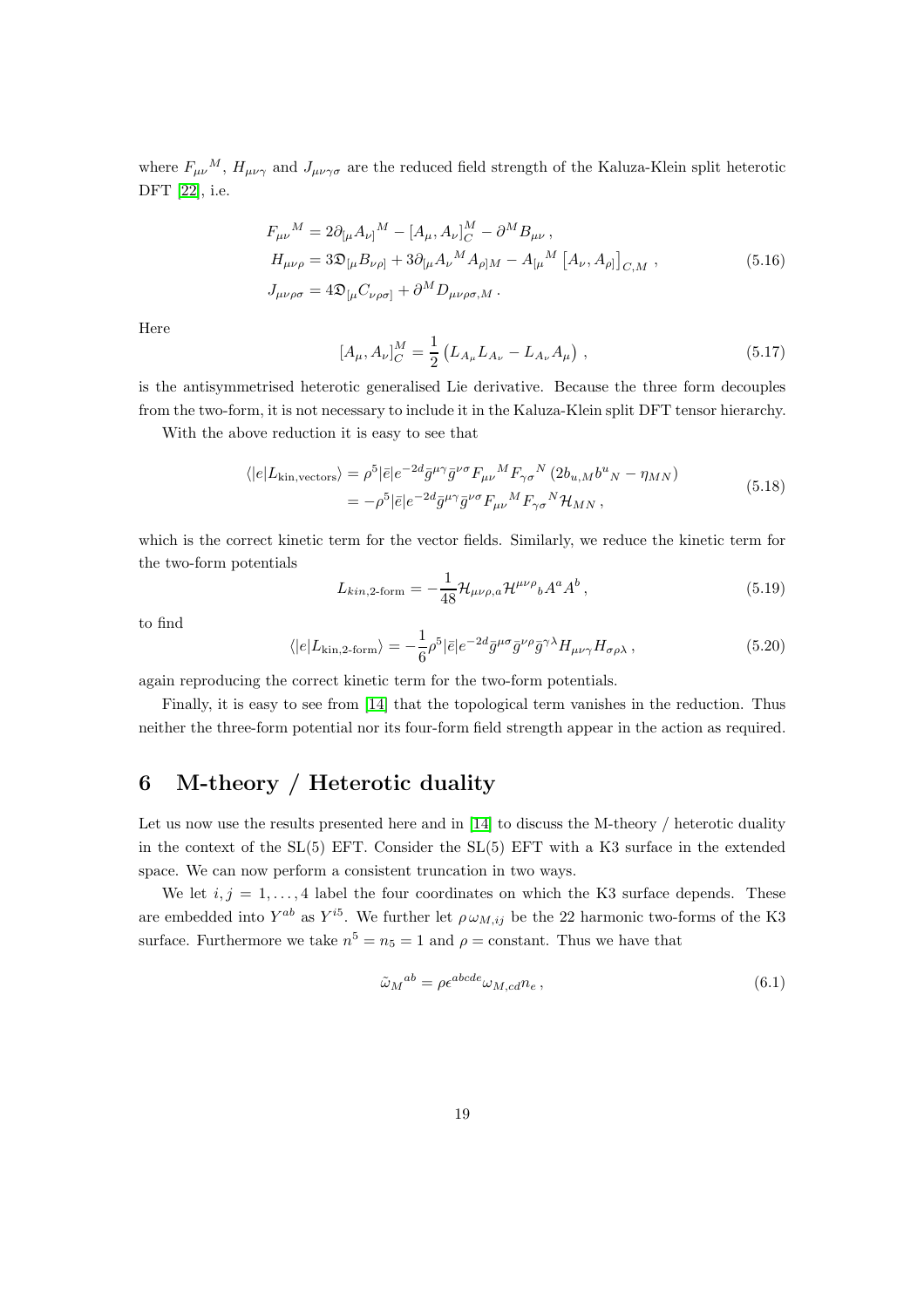have as their only non-zero components

$$
\tilde{\omega}_M{}^{ij} = \frac{1}{\sqrt{2}} \rho \epsilon^{ijkl} \omega_{M,kl} . \tag{6.2}
$$

From the generalised Lie derivative [\(2.2\)](#page-4-1) we thus find

$$
\mathcal{L}_{\tilde{\omega}_M} \omega_{N,ij} = 0, \qquad (6.3)
$$

because  $\partial_{ij}\tilde{\omega}_{M,kl} = 0$  and

$$
\mathcal{L}_{\tilde{\omega}_M}\omega_{N,i5} = \frac{1}{\sqrt{2}} \epsilon^{klpq} \omega_{N,ik} \partial_l \left(\omega_{M,pq}\rho\right) = 0, \qquad (6.4)
$$

because  $\rho \omega_{M,ij}$  are harmonic. We also find that

$$
\mathcal{L}_{\tilde{\omega}_M} n^a = 0, \qquad \partial_{ab} n^b = 0, \qquad (6.5)
$$

and so the doublet and closure condition are satisfied and the embedding tensor and the singlet deformation vanish.

We can choose the four coordinates  $Y^{i5}$  as parameterising our section in which case we see that we have performed a consistent truncation of 11-dimensional SUGRA on K3. This way we have obtained an ungauged seven-dimensional SUGRA with 19 abelian vector multiplets, exactly as required.

However, there is also another interpretation of the above set-up. We could have first performed a reduction of the  $SL(5)$  EFT on K3 and obtained the  $SO(3, 19)$  heterotic DFT with abelian gauge group. The DFT fields would then be required to depend only on the six coordinates  $Y^{ij}$  since

$$
n^b \partial_{ab} = (\partial_{i5}, 0). \tag{6.6}
$$

is required to vanish for all reduced fields. Furthermore, we would have obtained 22 twisted derivatives

$$
\partial_M = \frac{1}{2} \tilde{\omega}_M{}^{ab} \partial_{ab} = \frac{1}{2} \tilde{\omega}_M{}^{ij} \partial_{ij} . \tag{6.7}
$$

Now we could have performed a trivial toroidal truncation of this heterotic DFT, in order to match the previous set-up, where we would have chosen three of the  $Y^{ij}$  as parameterising our section. This would have described the consistent truncation of the heterotic string on  $T^3$  with the gauge group broken to its abelian subgroup.

From this perspective the difference between the two cases, M-theory on K3 and heterotic on  $T<sup>3</sup>$  resides in the choice of section: if we take the four coordinates of the K3 surface as our section then we are performing a consistent truncation of 11-dimensional SUGRA on K3, while if we choose one of the other six coordinates as our section then we have more naturally performed a  $T^3$  truncation of the abelian  $O(3, 19)$  heterotic SUGRA.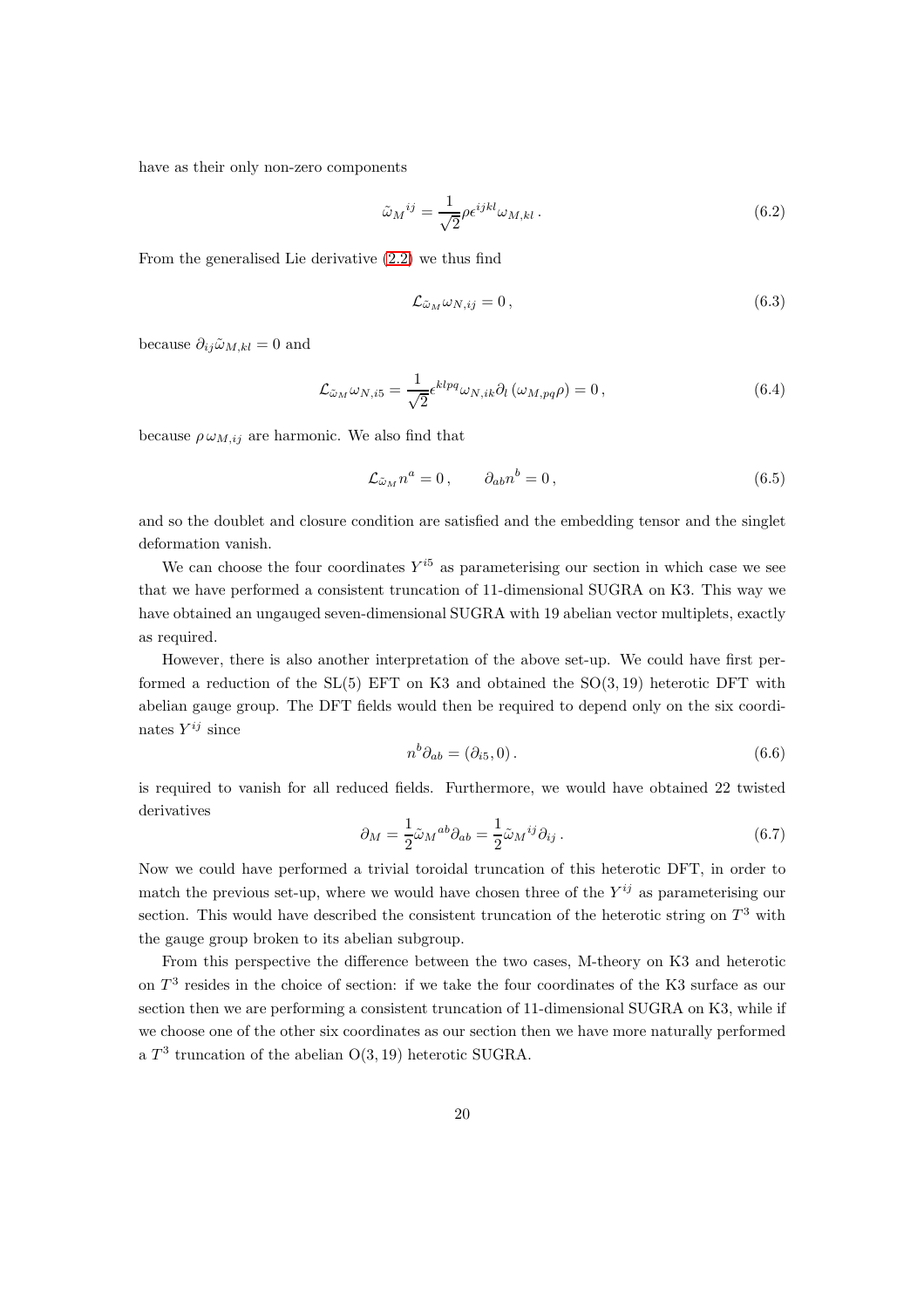### <span id="page-21-0"></span>7 Conclusions

In this paper we have shown that exceptional field theory not only contains 11-dimensional and IIB SUGRA but also the heterotic SUGRA via its doubled version, the heterotic DFT. The EFT can be reduced to the heterotic DFT when its extended space contains a generalised SU(2)-structure manifold. The reduction used is very similar to a truncation on generalised  $SU(2)$ -structure manifolds [\[14\]](#page-23-1). However, the coefficients appearing in the expansion of the EFT fields are still allowed to depend on the extended space, albeit subject to further constraints which ensure that the resulting theory has  $\mathcal{N} = 2$  SUSY. The embedding tensor defined by this reduction procedure defines the gauge group of the heterotic DFT while the number of sections of the  $(3,1)$ -bundle of  $SU(2)_S \times SU(2)_R \subset SL(5)$  used in the reduction defines the number of vector fields of the heterotic DFT.

We have shown that using the reduction Ansatz it is natural to introduce  $n + 3$  "twisted" derivatives which commute when the reduced fields are subject to a number of constraints and thus can be thought of as  $n + 3$  coordinate derivatives. The constraints imposed are also required from the heterotic DFT perspective directly [\[16\]](#page-23-3). Furthermore, with this Ansatz the generalised Lie derivative of the EFT reduces to that of the heterotic DFT. This suggests that one should interpret the  $n + 3$  "twisted" derivatives as the Fourier duals to momentum and wrapping modes. Indeed, in the case of the consistent truncation of M-theory on K3, we find 22 wrapping derivatives this way.

Finally, we have shown how the duality between M-theory on K3 and the heterotic string on  $T<sup>3</sup>$  arises in EFT. In the M-theory case, the K3 surface is taken to form the four-dimensional M-theory section of EFT, whereas in the heterotic picture, it is a subset of three out of the extra six directions which are taken as the section. Thus the duality here is generated by a change of section even though there are no isometries. It is thus an example of a "generalised duality" without isometries.

It would be interesting to further explore the heterotic / M-theory duality, in particular whether it can capture gauge enhancement when two-cycles of the K3 surface shrink. For example, in [\[46\]](#page-25-2) it was shown that double field theory can capture the gauge enhancement at self-dual circles. This would be an interesting test to see whether EFT really captures phenomena which go beyond SUGRA but are related to wrapping sectors of M-theory. Another thing to understand would be whether  $\alpha'$  corrections are correctly handled in this picture, see for example [\[47\]](#page-25-3) for ways these corrections can be incorporated in generalised geometry.

Furthermore, one might ask what happens in lower dimensions. For example, one would expect to see the duality between IIA and the heterotic string in the Spin(5, 5) EFT [\[48,](#page-25-4) [49\]](#page-25-5). In four dimensions one would hope to see mirror symmetry arise between consistent truncations on exceptional SU(6)-structures [\[50\]](#page-25-6).

Yet another possible avenue of further research would be to study solutions of exceptional field theory on K3. In [\[19\]](#page-23-6), [\[20\]](#page-23-7) it was shown that the string and pp-wave solutions are unified as one solution of DFT and similarly for branes and monopoles in EFT. How does one describe a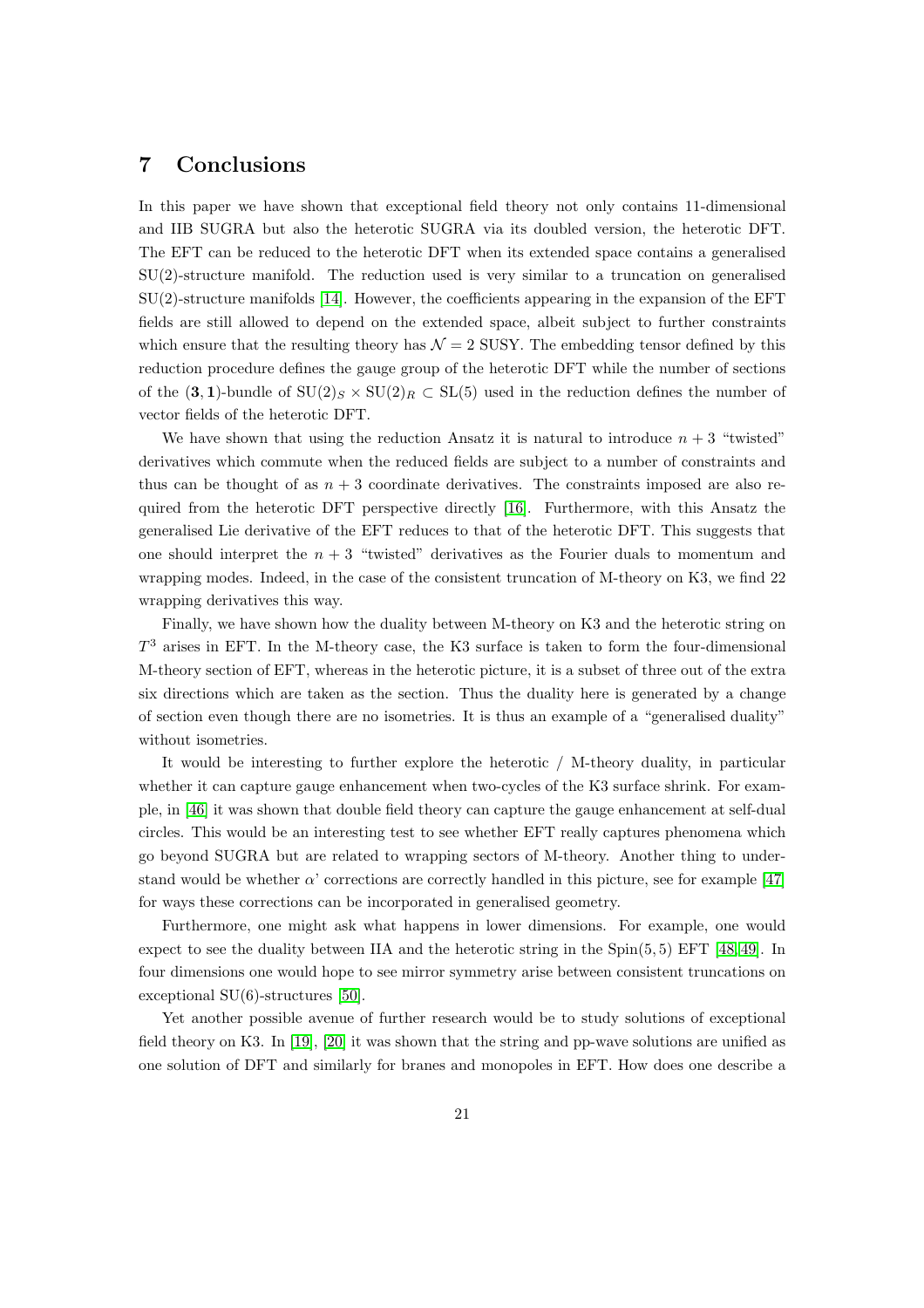solution of EFT on K3 corresponding to an M5-brane wrapping the K3? In this case, its heterotic DFT dual should be the heterotic string and it would be interesting to see how this arises from the formalism presented in this paper.

## <span id="page-22-0"></span>8 Acknowledgements

The author thanks David Berman, Diego Marqués, Carmen Nuñez, Felix Rudolph and Henning Samtleben for helpful discussions. The author would also like to thank IAFE Buenos Aires for hospitality while part of this work was completed. This work is supported by the ERC Advanced Grant "Strings and Gravity" (Grant No. 320045).

## <span id="page-22-1"></span>References

- <span id="page-22-10"></span>[1] C. Hull, *Generalised Geometry for M-Theory, JHEP* **0707** (2007) 079, [[hep-th/0701203](http://arxiv.org/abs/hep-th/0701203)].
- <span id="page-22-2"></span>[2] D. S. Berman and M. J. Perry, Generalized Geometry and M theory, JHEP 1106 (2011) 074, [[arXiv:1008.1763](http://arxiv.org/abs/1008.1763)].
- <span id="page-22-3"></span>[3] O. Hohm and H. Samtleben, *Exceptional Field Theory II:*  $E_{7(7)}$ , *Phys.Rev.* **D89** (2014) 066017, [[arXiv:1312.4542](http://arxiv.org/abs/1312.4542)].
- <span id="page-22-4"></span>[4] A. Coimbra, C. Strickland-Constable, and D. Waldram, Supergravity as Generalised Geometry I: Type II Theories, JHEP 1111 (2011) 091, [[arXiv:1107.1733](http://arxiv.org/abs/1107.1733)].
- [5] A. Coimbra, C. Strickland-Constable, and D. Waldram, Supergravity as Generalised Geometry II:  $E_{d(d)} \times \mathbb{R}^+$  and M theory, JHEP 1403 (2014) 019, [[arXiv:1212.1586](http://arxiv.org/abs/1212.1586)].
- <span id="page-22-6"></span><span id="page-22-5"></span>[6] C. Hull and B. Zwiebach, Double Field Theory, JHEP 0909 (2009) 099, [[arXiv:0904.4664](http://arxiv.org/abs/0904.4664)].
- <span id="page-22-7"></span>[7] C. Hull and B. Zwiebach, The Gauge algebra of double field theory and Courant brackets, JHEP 0909 (2009) 090, [[arXiv:0908.1792](http://arxiv.org/abs/0908.1792)].
- [8] M. Duff, *Duality rotations in string theory, Nucl. Phys.* **B335** (1990) 610.
- <span id="page-22-8"></span>[9] M. Duff and J. Lu, Duality Rotations in Membrane Theory, Nucl.Phys. B347 (1990) 394–419.
- <span id="page-22-9"></span>[10] W. Siegel, Superspace duality in low-energy superstrings, Phys.Rev. D48 (1993) 2826–2837, [[hep-th/9305073](http://arxiv.org/abs/hep-th/9305073)].
- [11] W. Siegel, Two vierbein formalism for string inspired axionic gravity, Phys.Rev. D47 (1993) 5453–5459, [[hep-th/9302036](http://arxiv.org/abs/hep-th/9302036)].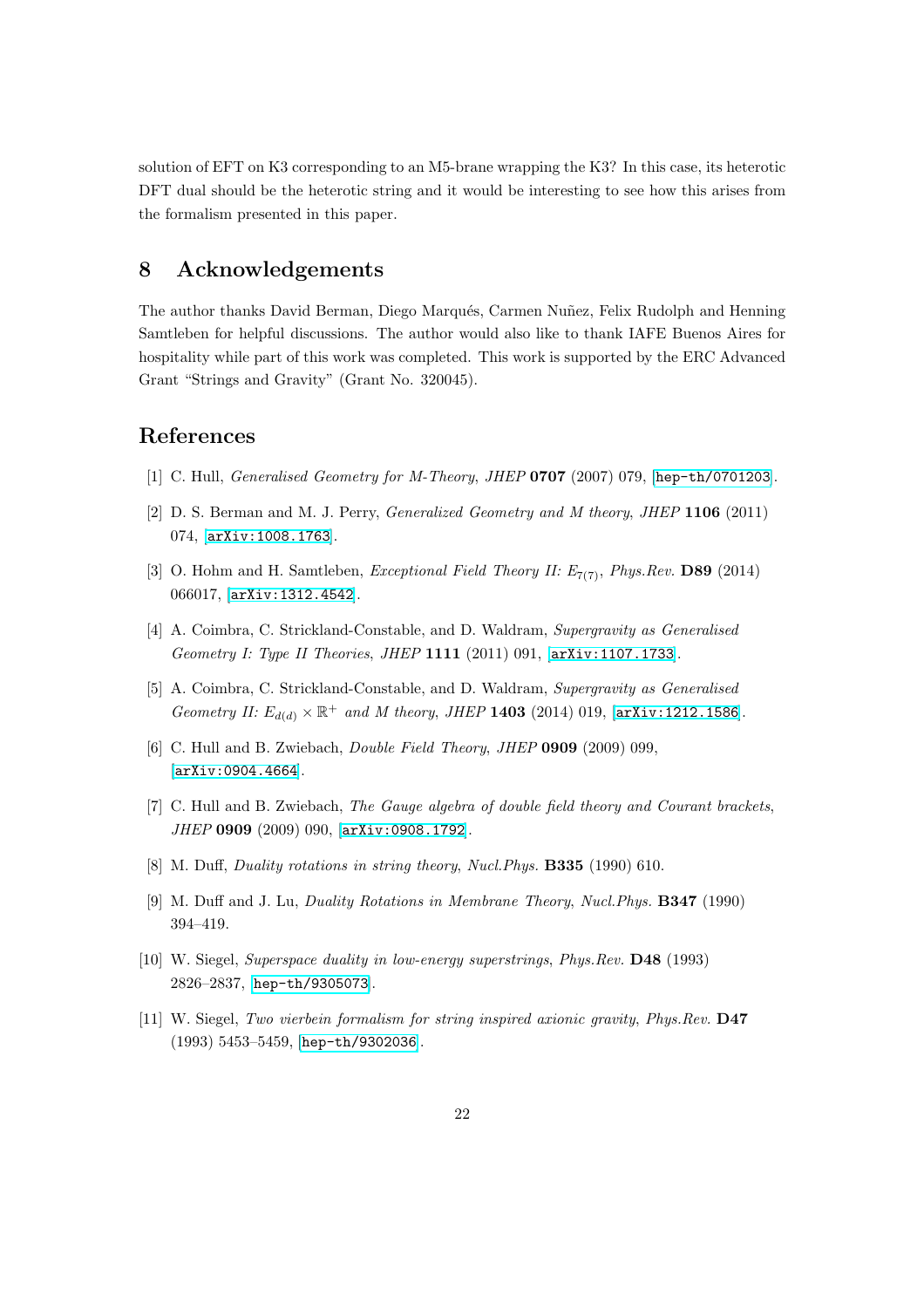- <span id="page-23-0"></span>[12] A. A. Tseytlin, Duality symmetric formulation of string world sheet dynamics, Phys.Lett. B242 (1990) 163–174.
- <span id="page-23-1"></span>[13] A. A. Tseytlin, Duality and dilaton, Mod.Phys.Lett. A6 (1991) 1721–1732.
- <span id="page-23-2"></span>[14] E. Malek,  $\gamma$ -dimensional  $\mathcal{N}=2$  Consistent Truncations using SL(5) Exceptional Field Theory, JHEP 06 (2017) 026, [[arXiv:1612.01692](http://arxiv.org/abs/1612.01692)].
- [15] A. Coimbra, C. Strickland-Constable, and D. Waldram, Supersymmetric Backgrounds and Generalised Special Holonomy, Class. Quant. Grav. 33 (2016), no. 12 125026, [[arXiv:1411.5721](http://arxiv.org/abs/1411.5721)].
- <span id="page-23-4"></span><span id="page-23-3"></span>[16] O. Hohm and S. K. Kwak, Double Field Theory Formulation of Heterotic Strings, JHEP 06 (2011) 096, [[arXiv:1103.2136](http://arxiv.org/abs/1103.2136)].
- <span id="page-23-5"></span>[17] F. Ciceri, A. Guarino, and G. Inverso, The exceptional story of massive IIA supergravity, JHEP 08 (2016) 154, [[arXiv:1604.08602](http://arxiv.org/abs/1604.08602)].
- <span id="page-23-6"></span>[18] O. Hohm and S. K. Kwak, Frame-like Geometry of Double Field Theory, J.Phys.  $\mathbf{A44}$ (2011) 085404, [[arXiv:1011.4101](http://arxiv.org/abs/1011.4101)].
- <span id="page-23-7"></span>[19] D. S. Berman and F. J. Rudolph, Strings, Branes and the Self-dual Solutions of Exceptional Field Theory, JHEP 05 (2015) 130, [[arXiv:1412.2768](http://arxiv.org/abs/1412.2768)].
- <span id="page-23-8"></span>[20] D. S. Berman and F. J. Rudolph, Branes are Waves and Monopoles, JHEP 05 (2015) 015, [[arXiv:1409.6314](http://arxiv.org/abs/1409.6314)].
- <span id="page-23-9"></span>[21] C. M. Hull, Doubled Geometry and T-Folds, JHEP 0707 (2007) 080, [[hep-th/0605149](http://arxiv.org/abs/hep-th/0605149)].
- <span id="page-23-10"></span>[22] O. Hohm and H. Samtleben, Gauge theory of Kaluza-Klein and winding modes, Phys.Rev. D88 (2013) 085005, [[arXiv:1307.0039](http://arxiv.org/abs/1307.0039)].
- [23] D. S. Berman and D. C. Thompson, *Duality Symmetric String and M-Theory, Phys. Rept.* 566 (2014) 1–60, [[arXiv:1306.2643](http://arxiv.org/abs/1306.2643)].
- <span id="page-23-11"></span>[24] G. Aldazabal, D. Marqués, and C. Núñez, *Double Field Theory: A Pedagogical Review*, Class.Quant.Grav. 30 (2013) 163001, [[arXiv:1305.1907](http://arxiv.org/abs/1305.1907)].
- <span id="page-23-12"></span>[25] O. Hohm, D. Lüst, and B. Zwiebach, The Spacetime of Double Field Theory: Review, Remarks, and Outlook, Fortsch.Phys. 61 (2013) 926–966, [[arXiv:1309.2977](http://arxiv.org/abs/1309.2977)].
- [26] D. S. Berman, H. Godazgar, M. Godazgar, and M. J. Perry, The Local symmetries of M-theory and their formulation in generalised geometry, JHEP 1201 (2012) 012, [[arXiv:1110.3930](http://arxiv.org/abs/1110.3930)].
- <span id="page-23-13"></span>[27] A. Coimbra, C. Strickland-Constable, and D. Waldram,  $E_{d(d)} \times \mathbb{R}^+$  generalised geometry, connections and M theory, JHEP  $1402$  (2014) 054,  $[arXiv:1112.3989]$  $[arXiv:1112.3989]$  $[arXiv:1112.3989]$ .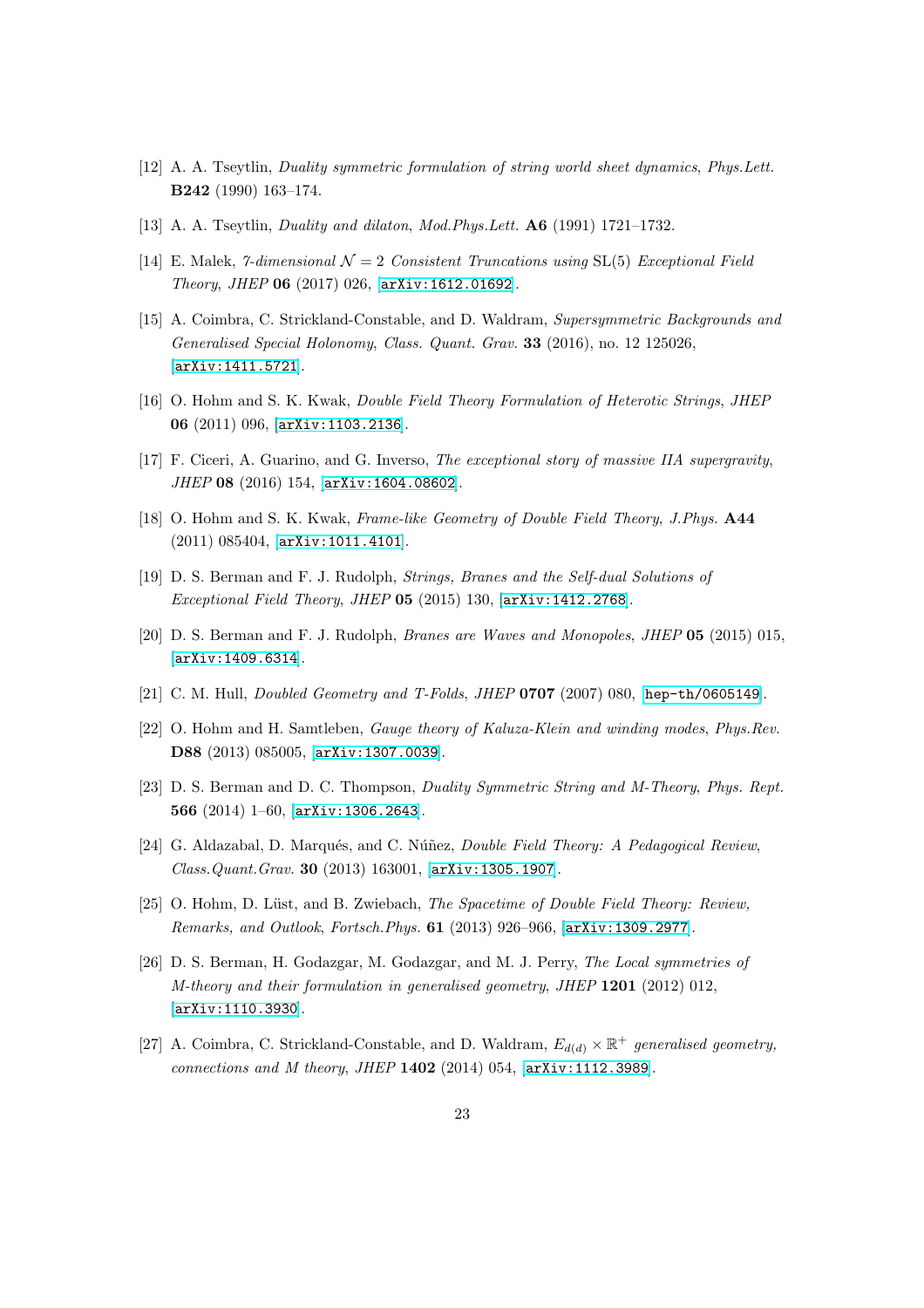- <span id="page-24-1"></span><span id="page-24-0"></span>[28] D. S. Berman, M. Cederwall, A. Kleinschmidt, and D. C. Thompson, The gauge structure of generalised diffeomorphisms, JHEP 1301 (2013) 064, [[arXiv:1208.5884](http://arxiv.org/abs/1208.5884)].
- <span id="page-24-2"></span>[29] C. D. A. Blair, E. Malek, and J.-H. Park, M-theory and Type IIB from a Duality Manifest Action, JHEP 1401 (2014) 172, [[arXiv:1311.5109](http://arxiv.org/abs/1311.5109)].
- <span id="page-24-3"></span>[30] O. Hohm and H. Samtleben, *Exceptional Field Theory I:*  $E_{6(6)}$  *covariant Form of* M-Theory and Type IIB, Phys.Rev. D89 (2014) 066016, [[arXiv:1312.0614](http://arxiv.org/abs/1312.0614)].
- <span id="page-24-4"></span>[31] I. Bakhmatov, A. Kleinschmidt, and E. T. Musaev, Non-geometric branes are DFT monopoles, JHEP 10 (2016) 076, [[arXiv:1607.05450](http://arxiv.org/abs/1607.05450)].
- [32] D. S. Berman, C. D. A. Blair, E. Malek, and F. J. Rudolph, An action for F-theory:  $SL(2) \times \mathbb{R}^+$  exceptional field theory, Class. Quant. Grav. **33** (2016), no. 19 195009, [[arXiv:1512.06115](http://arxiv.org/abs/1512.06115)].
- <span id="page-24-6"></span><span id="page-24-5"></span>[33] D. D. Joyce, Compact Manifolds with Special Holonomy. Oxford University Press, 2000.
- [34] G. Aldazabal, W. Baron, D. Marqués, and C. Núñez, The effective action of Double Field Theory, JHEP 1111 (2011) 052, [[arXiv:1109.0290](http://arxiv.org/abs/1109.0290)].
- [35] D. Geissbühler, Double Field Theory and  $N=4$  Gauged Supergravity, JHEP 1111 (2011) 116, [[arXiv:1109.4280](http://arxiv.org/abs/1109.4280)].
- [36] M. Graña and D. Marqués, *Gauged Double Field Theory, JHEP* 1204 (2012) 020, [[arXiv:1201.2924](http://arxiv.org/abs/1201.2924)].
- [37] G. Aldazabal, M. Graña, D. Marqués, and J. Rosabal, *Extended geometry and gauged* maximal supergravity, JHEP 1306 (2013) 046, [[arXiv:1302.5419](http://arxiv.org/abs/1302.5419)].
- [38] D. Geissbühler, D. Marqués, C. Núñez, and V. Penas, Exploring Double Field Theory, JHEP 1306 (2013) 101, [[arXiv:1304.1472](http://arxiv.org/abs/1304.1472)].
- <span id="page-24-7"></span>[39] D. S. Berman, C. D. A. Blair, E. Malek, and M. J. Perry, The  $O_{D,D}$  geometry of string theory, Int.J.Mod.Phys. A29 (2014), no. 15 1450080, [[arXiv:1303.6727](http://arxiv.org/abs/1303.6727)].
- <span id="page-24-8"></span>[40] C. D. A. Blair and E. Malek, Geometry and fluxes of SL(5) exceptional field theory, JHEP 1503 (2015) 144, [[arXiv:1412.0635](http://arxiv.org/abs/1412.0635)].
- <span id="page-24-9"></span>[41] E. T. Musaev, *Exceptional field theory: SL*(5), *JHEP* **02** (2016) 012, [[arXiv:1512.02163](http://arxiv.org/abs/1512.02163)].
- <span id="page-24-10"></span>[42] P. du Bosque, F. Hassler, D. Lüst, and E. Malek, A geometric formulation of exceptional field theory, JHEP 03 (2017) 004, [[arXiv:1605.00385](http://arxiv.org/abs/1605.00385)].
- [43] G. Dibitetto, J. Fernandez-Melgarejo, D. Marqués, and D. Roest, *Duality orbits of* non-geometric fluxes, Fortsch.Phys.  $60$  (2012) 1123-1149,  $[$ [arXiv:1203.6562](http://arxiv.org/abs/1203.6562).